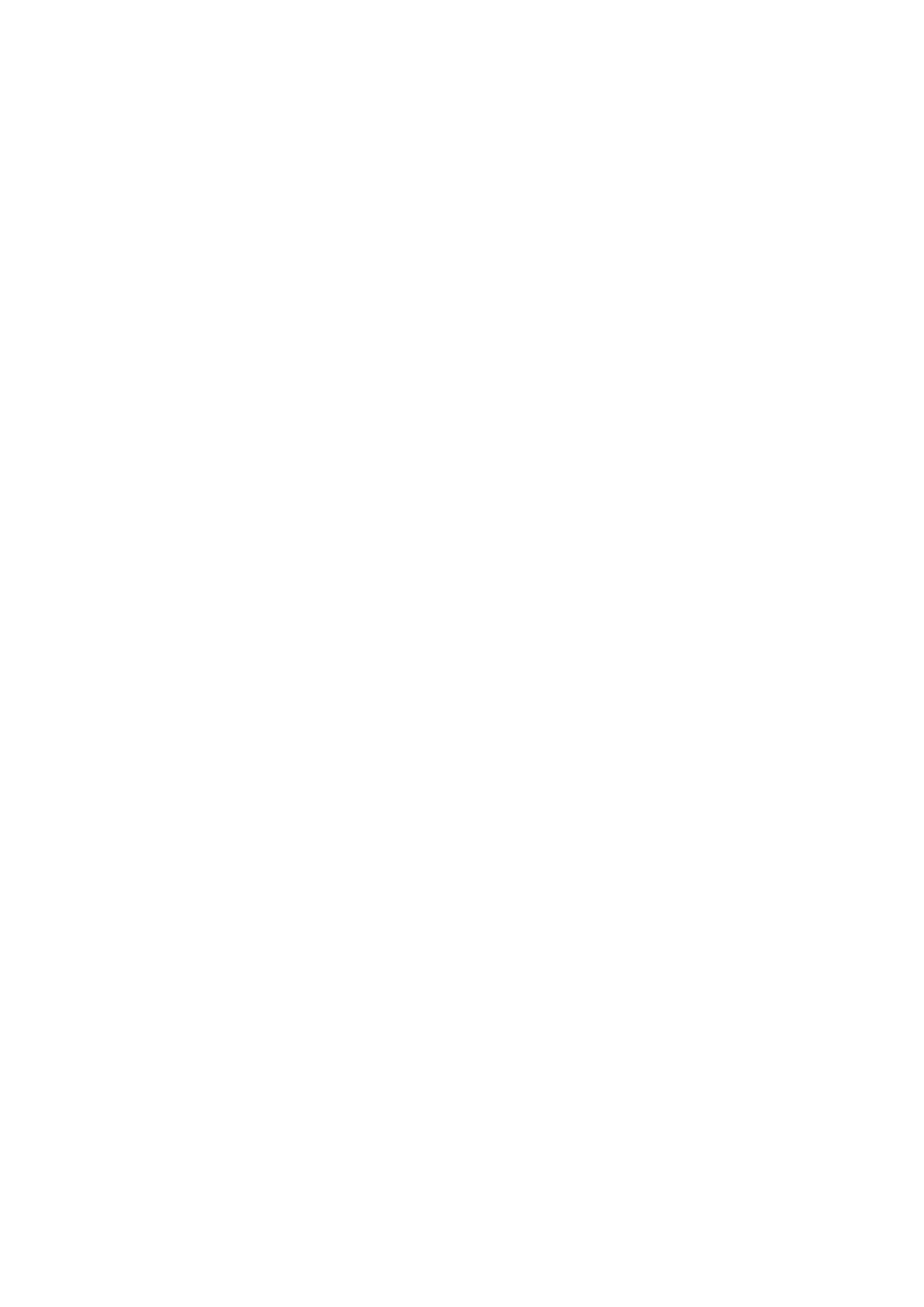#### **LOCAL GOVERNMENT ACT 1995 DOG ACT 1976**

#### SHIRE OF VICTORIA PLAINS

# **DOGS LOCAL LAW 2018**

#### **CONTENTS**

#### **PART 1—PRELIMINARY**

- 1.1 Citation
- 1.2 Commencement
- 1.3 Application
- 1.4 Repeal
- 1.5 Definitions

#### **PART 2—IMPOUNDING OF DOGS**

- 2.1 Fees and charges
- 2.2 Attendance of authorised person at dog management facility
- 2.3 Release of impounded dog
- 2.4 Unauthorised release

#### **PART 3—KEEPING OF DOGS**

- 3.1 Dogs to be confined
- 3.2 Limitation on the number of dogs
- 3.3 Application to keep additional dog or dogs
- 3.4 Determination of application
- 3.5 Where application cannot be approved
- 3.6 Conditions of approval
- 3.7 Revocation of licence to keep additional dogs

#### **PART 4—APPROVED KENNEL ESTABLISHMENTS**

- 4.1 Application for licence for approved kennel establishment
- 4.2 Notice of proposed use
- 4.3 Exemption from notice requirements
- 4.4 When application can be determined
- 4.5 Determination of application
- 4.6 Where application cannot be approved
- 4.7 Conditions of approval
- 4.8 Compliance with conditions of approval
- 4.9 Fees
- 4.10 Form of licence
- 4.11 Period of licence
- 4.12 Variation or cancellation of licence
- 4.13 Transfer
- 4.14 Notification
- 4.15 Objections and appeals
- 4.16 Inspection of kennel

### **PART 5—DOGS IN PUBLIC PLACES**

- 5.1 Places where dogs are prohibited absolutely
- 5.2 Places which are dog exercise areas

#### **PART 6—MISCELLANEOUS**

- 6.1 Fees and charges 6.2 Offence to excrete
- **PART 7—ENFORCEMENT**
- 7.1 Offences
- 7.2 General penalty
- 7.3 Modified penalties
- 7.4 Issue of infringement notice
- 7.5 Failure to pay modified penalty
- 7.6 Payment of modified penalty
- 7.7 Withdrawal of infringement notice
- 7.8 Service of notices

#### **SCHEDULE 1—INFORMATION REQUIRED FOR APPLICATION FOR A LICENCE FOR AN APPROVED KENNEL ESTABLISHMENT**

**SCHEDULE 2—CONDITIONS OF A LICENCE FOR AN APPROVED KENNEL ESTABLISHMENT**

**SCHEDULE 3—PRESCRIBED OFFENCES**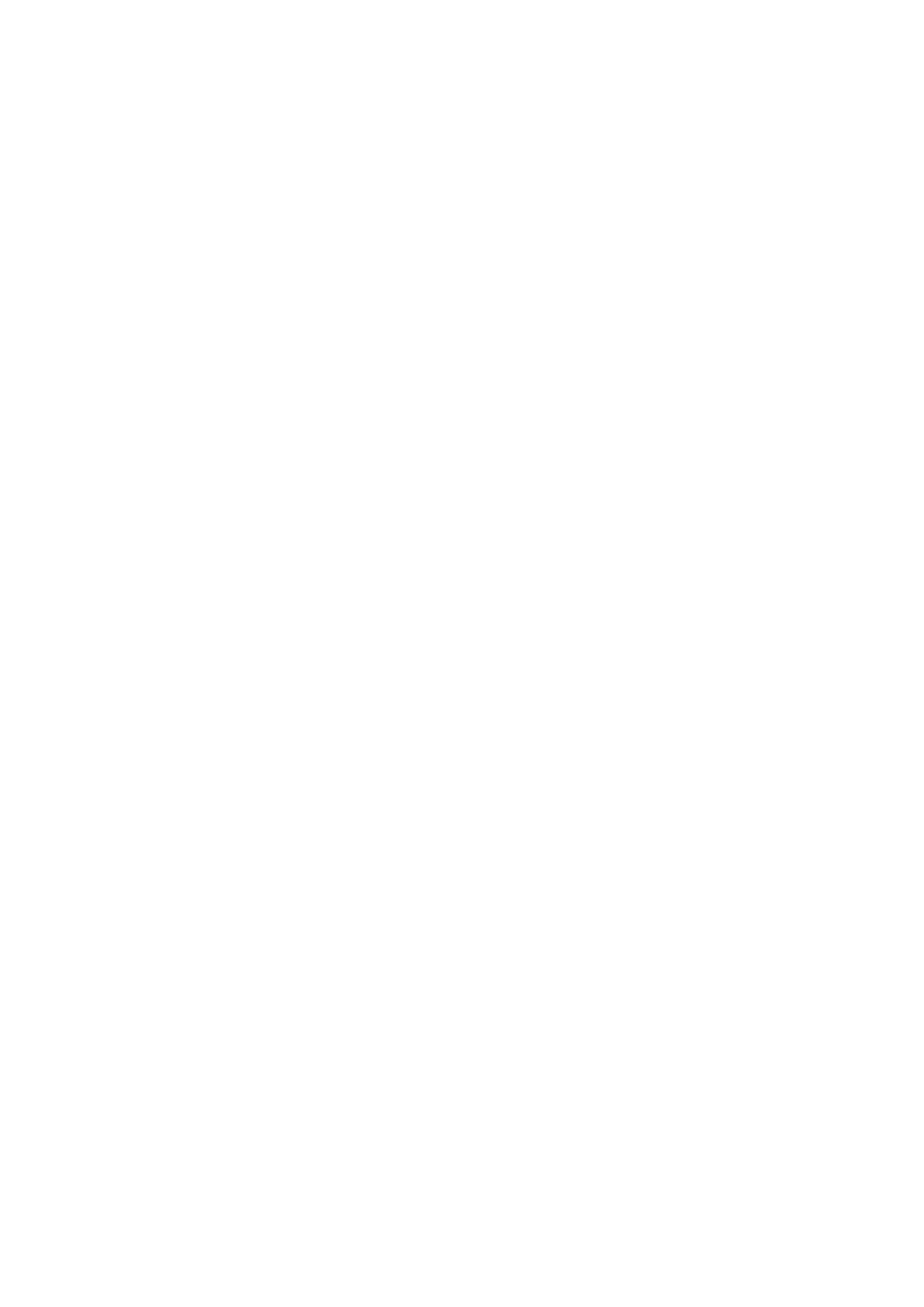# **LOCAL GOVERNMENT ACT 1995 DOG ACT 1976**

#### SHIRE OF VICTORIA PLAINS

# **DOGS LOCAL LAW 2018**

Under the powers conferred by the *Dog Act 1976,* the *Local Government Act 1995* and all other powers enabling it, the Council of the Shire of Victoria Plains resolved on 31 January 2018 to make the following local law.

#### **PART 1—PRELIMINARY**

#### **1.1 Citation**

This local law may be cited as the *Shire of Victoria Plains Dogs Local Law 2018*.

#### **1.2 Commencement**

This local law comes into operation 14 days after the date of its publication in the *Government Gazette*.

#### **1.3 Application**

This local law applies throughout the district.

#### **1.4 Repeal**

The *By-laws Relating to Dogs* made by the Shire of Victoria Plains and published in the *Government Gazette* on 16 October 1987, are repealed.

#### **1.5 Definitions**

In this local law unless the context otherwise requires—

*Act* means the *Dog Act 1976*;

- *adjoining* includes land or premises which have a portion of a common boundary with a lot or is separated from that lot by a public reserve, road, right-of-way, pedestrian access way, access leg of a battle-axe lot or the equivalent not more than 6m in width;
- *authorised person* means a person appointed by the local government to perform all or any of the functions conferred on an authorised person under this local law;

*CEO* means the Chief Executive Officer of the local government;

*dangerous dog* has the meaning given to it by section 3(1) of the Act;

*district* means the district of the Shire of Victoria Plains;

*dog management facility* has the meaning given to it in section 3(1) of the Act;

*infringement notice* means the notice referred to in clause 7.4;

- *kennel establishment* means any premises where more than the number of dogs under clause 3.3 over the age of 3 months are kept, boarded, trained or bred temporarily, usually for profit and where the occupier of the premises is not the ordinary keeper of the dogs;
- *licence* means a licence to keep an approved kennel establishment on premises granted under clause 4.7;

*licensee* means the holder of a licence granted under clause 4.7;

- *local government* means the Shire of Victoria Plains;
- *local planning scheme* means a planning scheme of the local government made under the *Planning and Development Act 2005*;

*notice of withdrawal* means the notice referred to in clause 7.7(1);

*owner*, in relation to a dog, has the same meaning as in section 3(1) and (2) of the Act;

*person liable for the control of the dog* has the same meaning as in section 3(1) of the Act;

*premises* in addition to the meaning given to it in section 3 of the Act, means the premises described in the application for a licence made under clause 4.1;

*public place* has the meaning given to it by section 3(1) of the Act;

*Regulations* means the *Dog Regulations 2013*;

*Schedule* means a schedule to this local law;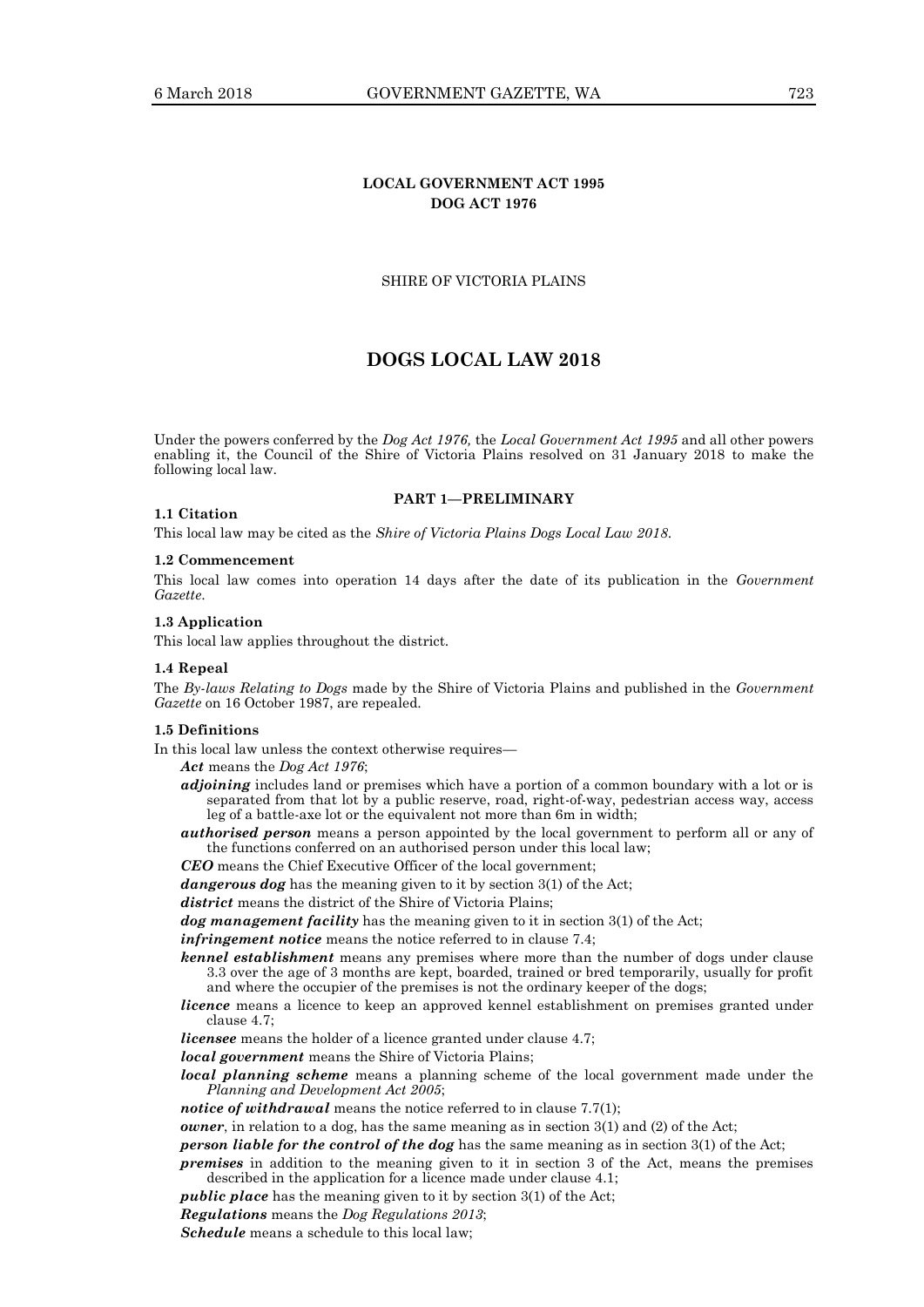*set fee* means a fee or charge made by the local government in accordance with clause 2.1 or clause 4.9;

*thoroughfare* has the meaning given to it in section 1.4 of the *Local Government Act 1995*; and *transferee* means a person who applies for the transfer of a licence to her or him under clause 4.13.

#### **PART 2—IMPOUNDING OF DOGS**

The following are to be imposed and determined by the local government under sections 6.16 to 6.19 of the *Local Government Act 1995*—

- (a) the charges to be levied under section 29(4) of the Act relating to the seizure and impounding of a dog;
- (b) the additional set fee payable under section 29(4) of the Act where a dog is released at a time or on a day other than those determined under clause 2.2; and
- (c) application for additional costs of the destruction and the disposal of a dog referred to in section 29(15) of the Act.

#### **2.2 Attendance of authorised person at dog management facility**

An authorised person is to be in attendance at the dog management facility for the release of dogs at the times and on the days of the week as determined by the CEO.

#### **2.3 Release of impounded dog**

**2.1 Fees and charges**

(1) A claim for the release of a dog seized and impounded is to be made to an authorised person.

(2) An authorised person is not to release a dog seized and impounded to any person unless that person has produced, to the satisfaction of an authorised person, evidence—

- (a) of her or his ownership of the dog or of her or his authority to take delivery of it; or
- (b) that he or she is the person identified as the owner on a microchip implanted in the dog.

#### **2.4 Unauthorised release**

Unauthorised release of dogs is dealt with by section 43 of the Act.

#### **PART 3—KEEPING OF DOGS**

#### **3.1 Dogs to be confined**

(1) An occupier of premises on which a dog is kept must—

- (a) cause a portion of the premises on which the dog is kept to be fenced in a manner capable of confining the dog;
- (b) ensure the fence used to confine the dog and every gate or door in the fence is of a type, height and construction which having regard to the breed, age, size and physical condition of the dog is capable of preventing the dog at all times from passing over, under or through it;
- (c) ensure that every gate or door in the fence is kept closed at all times when the dog is on the premises (unless the gate is temporarily opened in a manner that ensures that the dog remains confined) and is fitted with a proper latch or other means of fastening it;
- (d) maintain the fence and all gates and doors in the fence in good order and condition; and
- (e) where no part of the premises consists of open space, yard or garden or there is no open space or garden or yard of which the occupier has exclusive use or occupation, ensure that other means exist on the premises (other than the tethering of the dog) for effectively confining the dog within the premises.
- (2) Where an occupier fails to comply with subclause (1), he or she commits an offence.

(3) Notwithstanding subclause (1) and (2), the confinement of dangerous dogs is dealt with in the Act and the Regulations.

#### **3.2 Limitation on the number of dogs**

(1) This clause does not apply to premises which have been—

- (a) licensed under Part 4 of this local law as an approved kennel establishment; or
- (b) granted an exemption under section 26(3) of the Act.

(2) The limit on the number of dogs which may be kept on any premises is, for the purpose of section 26(4) of the Act—

- (a) 2 dogs over the age of 3 months and the young of those dogs under that age if the premises are zoned other than as rural or rural residential under a local planning scheme; or
- (b) 4 dogs over the age of 3 months and the young of those dogs under that age if the premises are zoned as rural or rural residential under a local planning scheme.

### **3.3 Application to keep additional dog or dogs**

(1) Subject to clause 3.5, the local government may consider an application to keep an additional dog or dogs where—

- (a) the property is deemed suitable by an authorised person—
	- (i) having sufficient space capable of confining all dogs;
	- (ii) noise, odours, fleas, flies and other vectors of disease will be effectively controlled; and
	- (iii) the care and welfare of the dogs is considered adequate.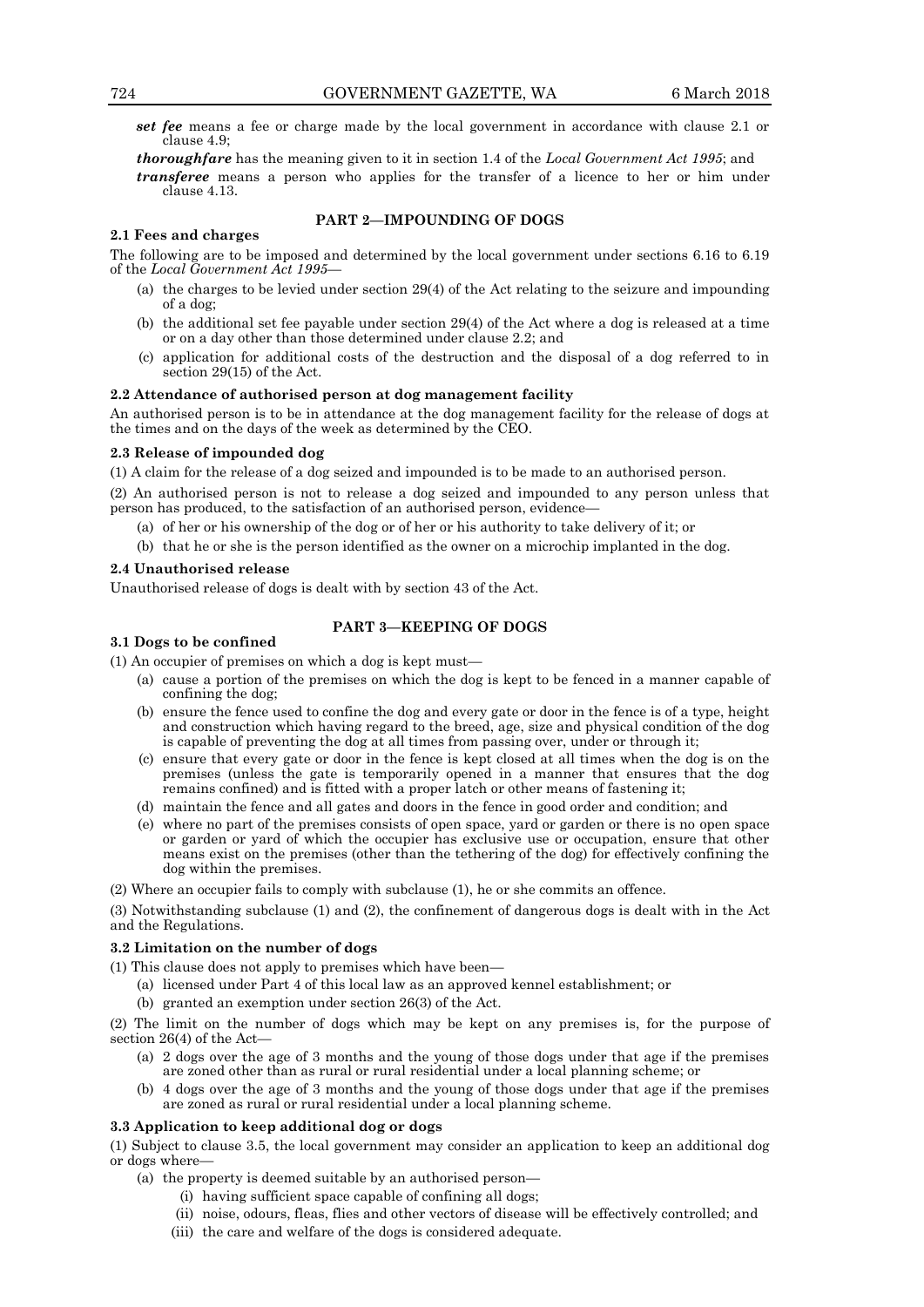- (b) the details of every dog proposed to be kept on the premises are provided including name, age, colour/description, breed, registration number and microchip details; and
- (c) sufficient reason has been provided, including—
	- (i) to replace an elderly or sick dog not expected to live;
	- (ii) a family emergency resulting in the dog being inherited;
	- (iii) merging of 2 households;
	- (iv) where the applicants have had approval to keep an additional dog or dogs in another local authority; or
	- (v) on premises zoned as rural or rural residential under a local planning scheme, the dog or dogs are required for stock management or to be on the premises temporarily for the purposes of training for stock management.

(2) An application to keep 2 additional dogs on premises that are zoned other than as rural or rural residential under a local planning scheme shall—

- (a) provide sufficient detail regarding the reason for keeping more than 2 dogs;
- (b) provide written consent from owners and occupiers of any premises adjoining the premises; and
- (c) in the case of a tenanted property, provide written consent from either the landowner or their appointed property manager.

(3) An application to keep more than 4 dogs on premises zoned as rural or rural residential under a local planning scheme shall—

- (a) provide sufficient detail regarding the reason for keeping more than 4 dogs; and
- (b) in the case of a tenanted property, provide written consent from either the landowner or their appointed property manager.

#### **3.4 Determination of application**

In determining an application for a licence, the local government is to have regard to—

- (a) the matters referred to in clause 3.5;
- (b) the effect which approval of the proposed may have on the environment or amenity of the neighbourhood; and
- (c) whether approval of the application will create a nuisance for the owners and occupiers of adjoining premises.

#### **3.5 Where application cannot be approved**

The local government will not approve an application to keep an additional dog or dogs where—

- (a) more than 4 dogs are proposed to be kept on premises zoned other than as rural or rural residential under a local planning scheme;
- (b) more than 6 dogs are proposed to be kept on premises zoned as rural or rural residential under a local planning scheme; or
- (c) where any dog already kept on the premises is a dangerous dog.

#### **3.6 Conditions of approval**

(1) The local government may approve an application to keep an additional dog or dogs subject to any conditions as considered appropriate.

(2) Approval of an application is not transferable to successive owners or occupiers of the premises.

#### **3.7 Revocation of licence to keep additional dogs**

Where a person does not comply with the conditions of approval to keep an additional dog or dogs under clause 3.6 the local government may revoke the approval to keep an additional dog or dogs.

#### **PART 4—APPROVED KENNEL ESTABLISHMENTS**

#### **4.1 Application for licence for approved kennel establishment**

An application for a licence must contain the information listed in Schedule 1, and must be lodged with the local government together with—

- (a) a written acknowledgement that the applicant has read and agrees to comply with any code of practice relating to the keeping of dogs nominated by the local government;
- (b) any other information reasonably required by the local government; and
- (c) the set fee for the application for a licence referred to in clause 4.9(1).

#### **4.2 Notice of proposed use**

(1) An applicant for a licence must give notice of the proposed use of the premises as an approved kennel establishment after the application for a licence has been lodged—

- (a) once in a newspaper circulating in the district; and
- (b) to the owners and occupiers of any premises adjoining the premises.
- (2) The notices in subclause (1) must specify that—
	- (a) any written submissions as to the proposed use are to be lodged with the CEO within 14 days of the date the notice is given; and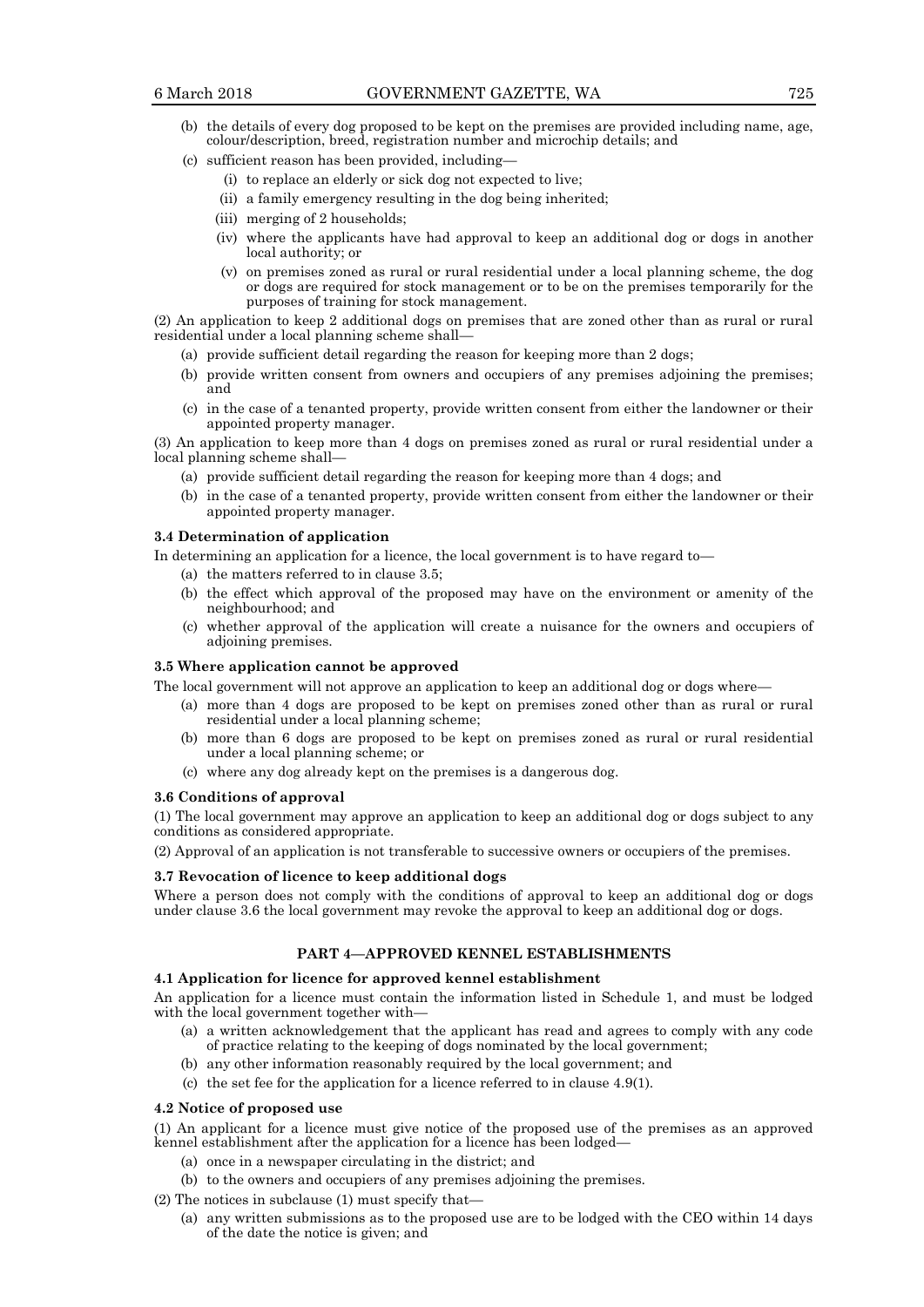(b) the application, plans and specifications may be inspected at the offices of the local government.

(3) The local government may refuse to determine the application for a licence until the notice or notices, as the case may be, is given in accordance with its directions where—

- (a) a notice given under subclause (1) does not clearly identify the premises; or
- (b) a notice given under subclause  $(1)(a)$  is of a size or in a location in the newspaper which, in the opinion of the local government, would fail to serve the purpose of notifying persons of the proposed use of the premises.

#### **4.3 Exemption from notice requirements**

The requirements of clauses 4.2 and 4.4(a) and Schedule 1 clause 5(c) do not apply in respect of the application for a licence where under a local planning scheme an application for a licence is made in respect of premises on which an approved kennel establishment is either a—

- (a) permitted use; or
- (b) use which the local government may approve subject to compliance with specified notice requirements.

#### **4.4 When application can be determined**

An application for a licence is not to be determined by the local government until—

- (a) the applicant has complied with clause 4.2;
- (b) the applicant submits proof that the notices referred to in clause 4.2(1) have been given in accordance with that clause; and
- (c) the local government has considered any written submissions received within the time specified in clause 4.2(2)(a) on the proposed use of the premises.

#### **4.5 Determination of application**

In determining an application for a licence, the local government is to have regard to

- (a) the matters referred to in clause 4.6;
- (b) any written submissions received within the time specified in clause  $4.2(2)(a)$  on the proposed use of the premises;
- (c) any economic or social benefits which may be derived by any person in the district if the application for a licence is approved;
- (d) the effect which the kennel establishment may have on the environment or amenity of the neighbourhood;
- (e) whether the approved kennel establishment will create a nuisance for the owners and occupiers of adjoining premises; and
- (f) whether or not the imposition of and compliance with appropriate conditions of a licence will mitigate any adverse effects of the approved kennel establishment identified in the preceding paragraphs.

#### **4.6 Where application cannot be approved**

The local government cannot approve an application for a licence where—

- (a) an approved kennel establishment cannot be permitted by the local government on the premises under a local planning scheme; or
- (b) an applicant for a licence or another person who will have the charge of the dogs will not reside on the premises, or, in the opinion of the local government, sufficiently close to the premises so as to control the dogs and so as to ensure their health and welfare.

#### **4.7 Conditions of approval**

(1) The local government may approve an application for a licence subject to the conditions contained in Schedule 2 and to such other conditions as the local government considers appropriate.

(2) In respect of a particular application for a licence, the local government may vary any of the conditions contained in Schedule 2.

#### **4.8 Compliance with conditions of approval**

A licensee who does not comply with the conditions of a licence commits an offence.

#### **4.9 Fees**

(1) On lodging an application for a licence, the applicant is to pay a set fee to the local government.

(2) On the issue or renewal of a licence, the licensee is to pay a set fee to the local government.

(3) On lodging an application for the transfer of a valid licence, the transferee is to pay a set fee to the local government.

(4) The set fees referred to in subclauses (1) to (3) are to be imposed and determined by the local government under sections 6.16 to 6.19 of the *Local Government Act 1995*.

#### **4.10 Form of licence**

The licence is to be in the form determined by the local government from time to time and is to be issued to the licensee.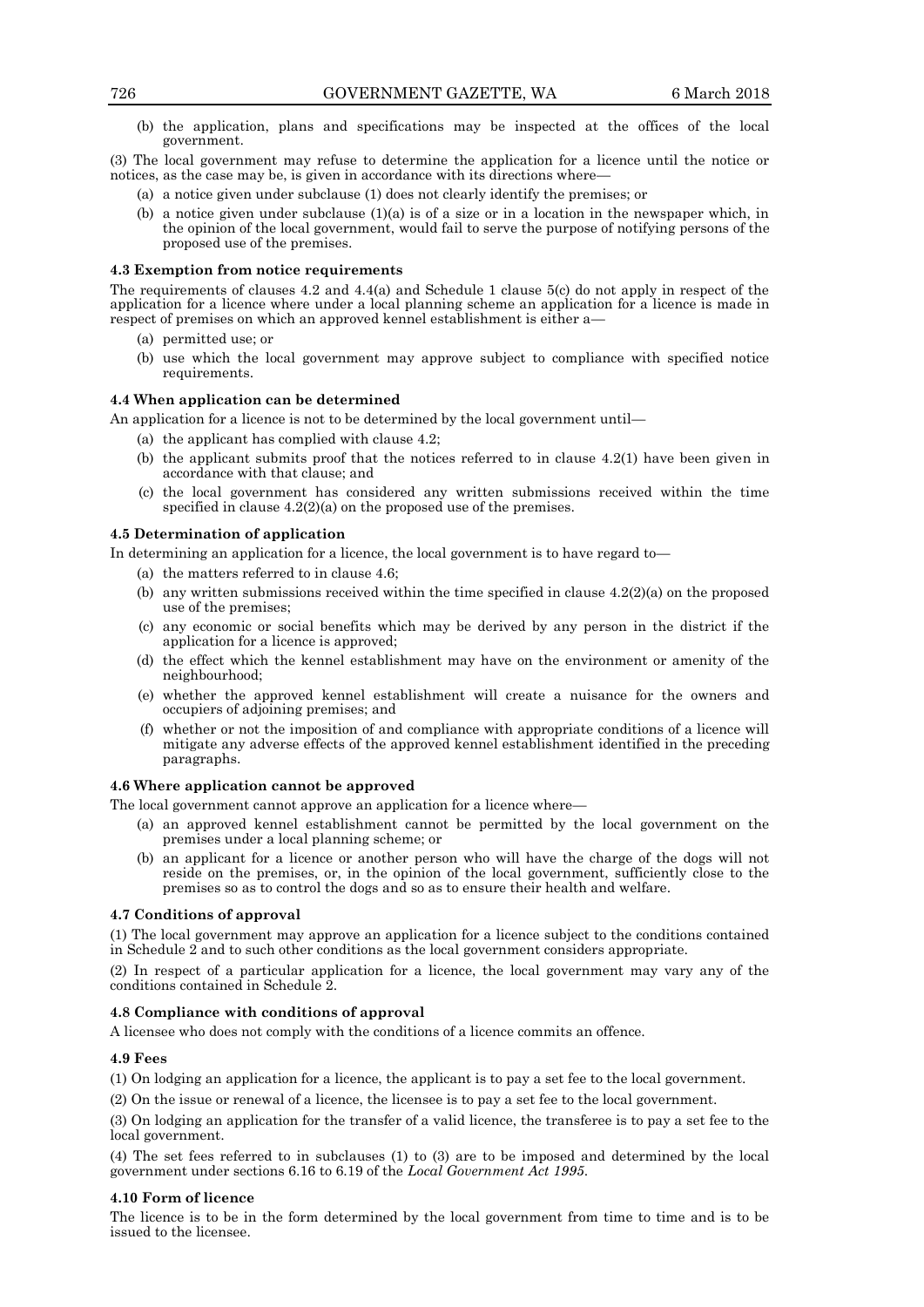#### **4.11 Period of licence**

(1) The period of effect of a licence is set out in section 27(5) of the Act.

(2) A licence is to be renewed if the set fee referred to in clause 4.9(2) is paid to the local government prior to the expiry of the licence.

(3) On the renewal of a licence the conditions of the licence at the time of its renewal continue to have effect.

#### **4.12 Variation or cancellation of licence**

(1) The local government may vary the conditions of a licence.

(2) The local government may cancel a licence—

- (a) on the request of the licensee;
- (b) following a breach of the Act, the Regulations or this local law; or
- (c) if the licensee is not a fit and proper person.

(3) The date a licence is cancelled is to be, in the case of—

- (a) paragraph (a) of subclause (2), the date requested by the licensee; or
- (b) paragraphs (b) and (c) of subclause (2), the date determined under section 27(6) of the Act.

(4) If a licence is cancelled the set fee paid for that licence is not refundable for the term of the licence that has not yet expired.

#### **4.13 Transfer**

(1) An written application for the transfer of a valid licence from the licensee to another person must be—

- (a) made by the transferee;
- (b) made with the written consent of the licensee; and
- (c) lodged with the local government together with—
	- (i) written evidence that a person will reside at or within reasonably close proximity to the premises the subject of the licence;
	- (ii) the set fee for the application for the transfer of a licence referred to in clause 4.9(3); and
	- (iii) any other relevant information required.

(2) The local government is not to determine an application for the transfer of a valid licence until the transferee has complied with subclause (1).

(3) The local government may approve, whether or not subject to such conditions as it considers appropriate, or refuse to approve an application for the transfer of a valid licence.

(4) Where the local government approves an application for the transfer of a valid licence, then on the date of approval, unless otherwise specified in the notice issued under clause 4.14(b), the transferee becomes the licensee of the licence for the purposes of this local law.

#### **4.14 Notification**

The local government is to give written notice to—

- (a) an applicant for a licence of the local government's decision on her or his application;
- (b) a transferee of the local government's decision on her or his application for the transfer of a valid licence;
- (c) a licensee of any variation made under clause 4.12(1);
- (d) a licensee when her or his licence is due for renewal and the manner in which it may be renewed;
- (e) a licensee when her or his licence is renewed;
- (f) a licensee of the cancellation of a licence under clause  $4.12(2)(a)$ ; and
- (g) a licensee of the cancellation of a licence under clause  $4.12(2)(b)$  or (c), which notice is to be given in accordance with section 27(6) of the Act.

#### **4.15 Objections and appeals**

(1) The provisions of Division 1 of Part 9 of the *Local Government Act 1995* and regulation 33 of the *Local Government (Functions and General) Regulations 1996* apply to a decision where the local government makes a decision as to whether it will—

- (a) grant an application for a licence;
- (b) vary or cancel a licence;
- (c) impose or amend a condition to which a licence is subject; or
- (d) transfer of a licence.

(2) Under these provisions, an affected person may have the right to object to, or to appeal against, a decision of the local government.

#### **4.16 Inspection of kennel**

With the consent of the occupier, an authorised person may inspect an approved kennel establishment at any time.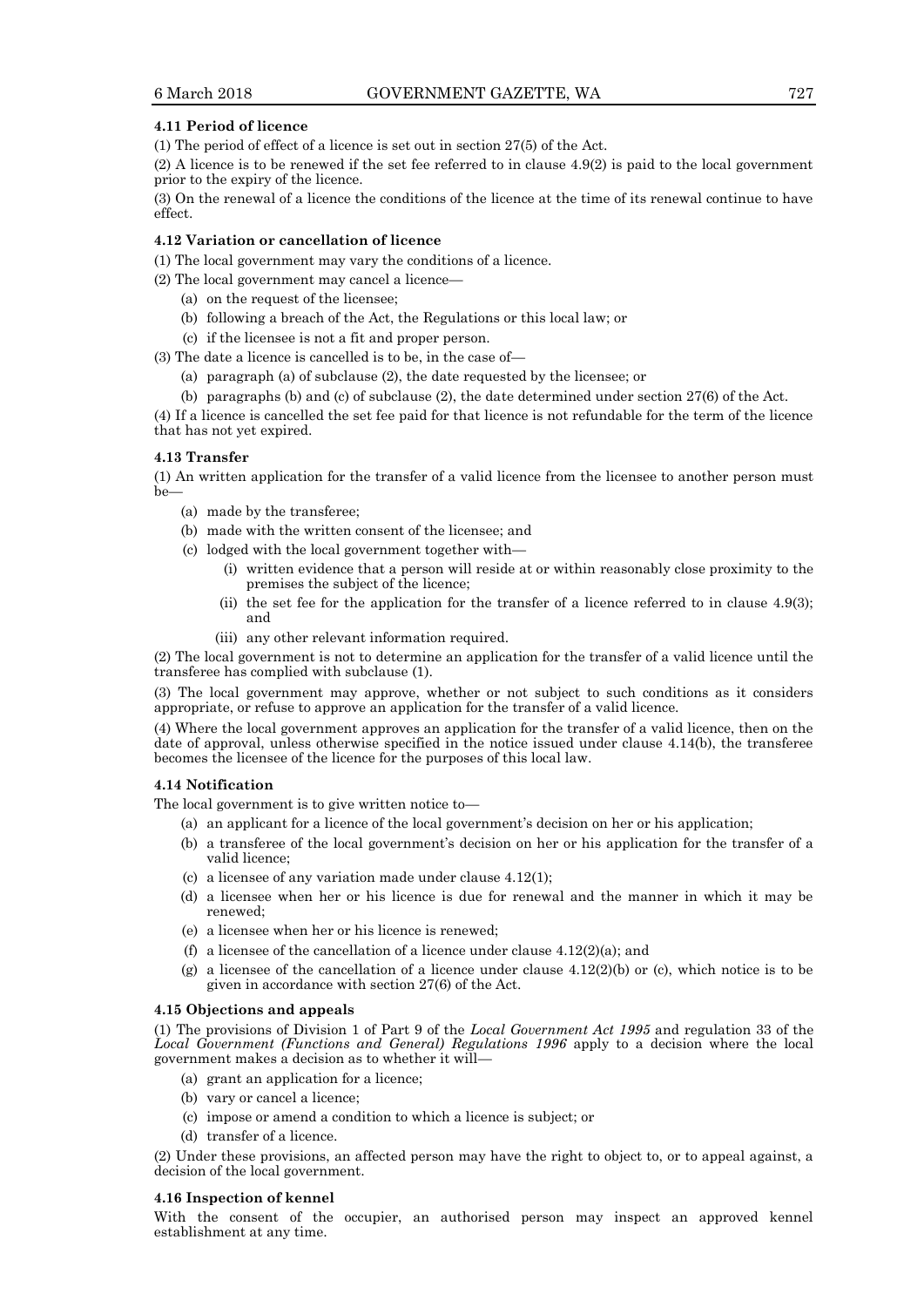#### **PART 5—DOGS IN PUBLIC PLACES**

#### **5.1 Places where dogs are prohibited absolutely**

Designation of places where dogs are prohibited absolutely is dealt with in the Act.

#### **5.2 Places which are dog exercise areas**

Designation of places which are dog exercise areas is dealt with in the Act.

#### **PART 6—MISCELLANEOUS**

#### **6.1 Fees and charges**

Set fees and charges are to be imposed and determined by the local government under sections 6.16 to 6.19 of the *Local Government Act 1995*.

#### **6.2 Offence to excrete**

(1) A dog must not excrete on—

- (a) any thoroughfare or other public place; or
- (b) any land which is not a public place without the consent of the occupier.

(2) Subject to subclause (3), if a dog excretes contrary to subclause (1), every person liable for the control of the dog at that time commits an offence.

(3) The person liable for the control of the dog does not commit an offence against subclause (2) if any excreta is removed immediately by that person.

#### **PART 7—ENFORCEMENT**

#### **7.1 Offences**

A person who fails to do anything required or directed to be done under this local law, or who does anything which under this local law that person is prohibited from doing, commits an offence.

#### **7.2 General penalty**

A person who commits an offence under this local law is liable, on conviction, to a penalty not exceeding \$5,000 and if the offence is of a continuing nature, to an additional penalty not exceeding \$100 for each day or part of the day during which the offence has continued.

#### **7.3 Modified penalties**

(1) The offences contained in Schedule 3 are offences in relation to which a modified penalty may be imposed.

(2) The amount appearing in the fourth column of Schedule 3 directly opposite an offence is the modified penalty payable in respect of that offence if the dog is not a dangerous dog.

(3) The amount appearing in the fifth column of Schedule 3 directly opposite an offence is the modified penalty payable in respect of that offence if the dog is a dangerous dog.

#### **7.4 Issue of infringement notice**

Where an authorised person has reason to believe that a person has committed an offence in respect of which a modified penalty may be imposed, he or she may issue to that person a notice in the form of Form 2 of Schedule 1 of the *Local Government (Functions and General) Regulations 1996*.

#### **7.5 Failure to pay modified penalty**

Where a person who has received an infringement notice fails to pay the modified penalty within the time specified in the notice, or within such further time as may in any particular case be allowed by the CEO, he or she is deemed to have declined to have the offence dealt with by way of a modified penalty.

#### **7.6 Payment of modified penalty**

A person who has received an infringement notice may, within the time specified in that notice or within such further time as may in any particular case be allowed by the CEO, send or deliver to the local government the amount of the penalty, with or without a reply as to the circumstances giving rise to the offence, and the local government may appropriate that amount in satisfaction of the penalty and issue an acknowledgment.

#### **7.7 Withdrawal of infringement notice**

(1) Whether or not the modified penalty has been paid, an authorised person may withdraw an infringement notice by sending a notice in the form of Form 3 of Schedule 1 of the *Local Government (Functions and General) Regulations 1996*.

(2) A person authorised to issue an infringement notice under clause 7.4 cannot sign or send a notice of withdrawal.

#### **7.8 Service of notices**

An infringement notice or a notice of withdrawal may be served on a person personally, or by leaving it at or posting it to her or his address as ascertained from her or him, or as recorded by the local government under the Act, or as ascertained from inquiries made by the local government.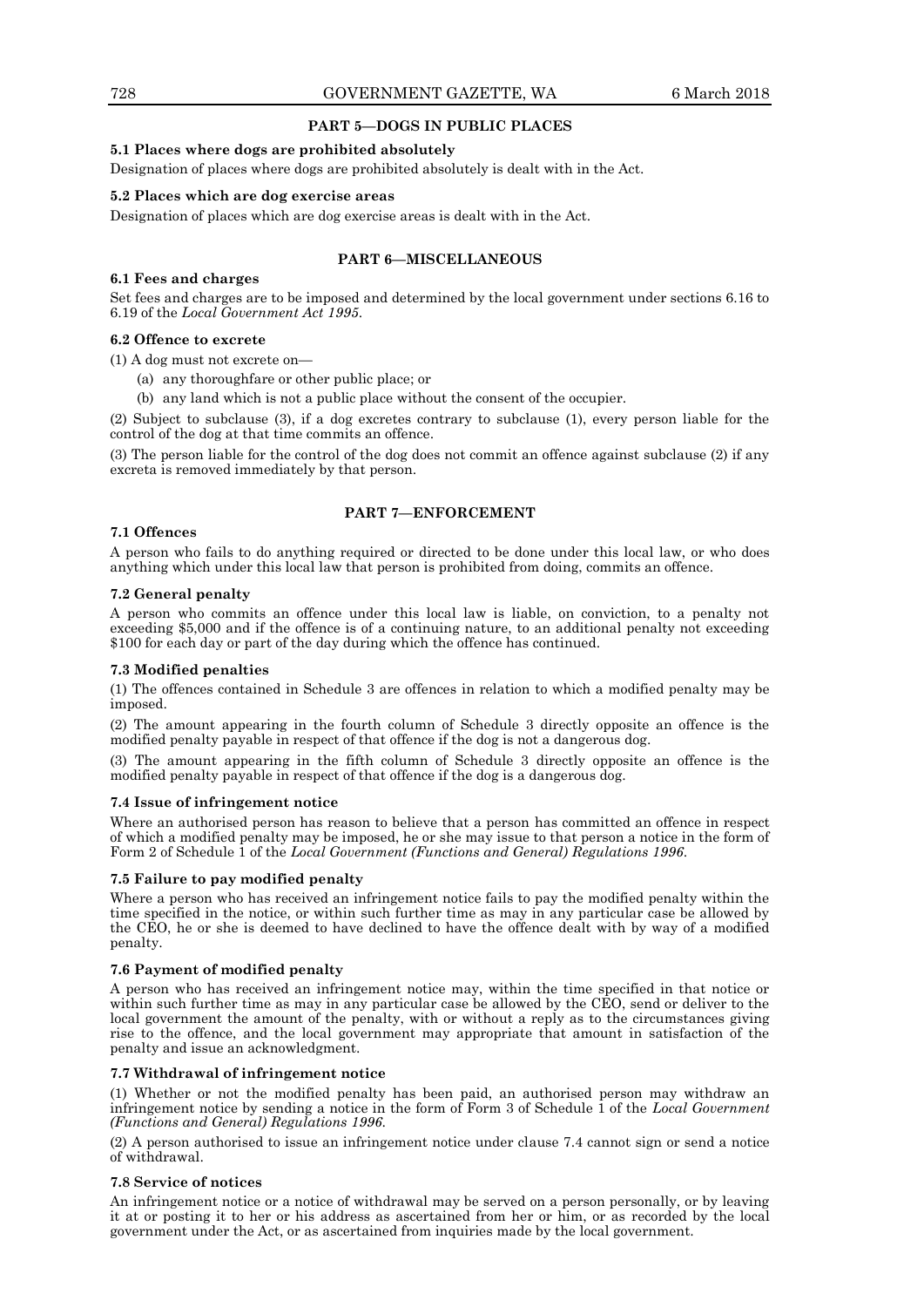#### **SCHEDULE 1—INFORMATION REQUIRED FOR APPLICATION FOR A LICENCE FOR AN APPROVED KENNEL ESTABLISHMENT**

[cl. 4.1]

- 1. Details of applicant/s—
	- (a) Full name/s of applicant/s
	- (b) Postal address
	- (c) Telephone number
	- (d) Mobile number
	- (e) Fax number
	- (f) E-mail address.
- 2. Address of proposed premises
- 3. Dogs to be kept—
	- (a) Number
	- (b) Breed
- 4. Either—
	- (a) Person residing on the premises—
		- (i) Name
		- (ii) As from
		- (iii) Mobile phone number, or
	- (b) Person sufficiently close to the premises so as to control the dogs and ensure their health and welfare—
		- (i) Name
		- (ii) Address
		- (iii) As from
		- (iv) Mobile phone number.
- 5. To be included—
	- (a) a site plan of the premises showing the location of the kennels and yards and all other buildings and structures and fences;
	- (b) plans and specifications of the proposed kennel establishment;
	- (c) copy of notice of proposed use to appear in newspaper and to be given to adjoining premises under clause 4.2;
	- (d) written evidence that a person will reside—
		- (i) at the premises; or
		- (ii) sufficiently close to the premises so as to control the dogs and so as to ensure their health and welfare; and
	- (e) if the person in item (e) is not the applicant, written evidence that the person is a person in charge of the dogs
- 6. Signature of applicant/s
- 7. Date

#### **SCHEDULE 2—CONDITIONS OF A LICENCE FOR AN APPROVED KENNEL ESTABLISHMENT**

————

[cl. 4.7]

An application for a licence for an approved kennel establishment may be approved subject to the following conditions—

(a) each kennel, unless it is fully enclosed, must have a yard attached to it;

- (b) each kennel and each yard must be at a distance of not less than—
	- (i) 25m from the front boundary of the premises and 5m from any other boundary of the premises;
	- (ii) 10m from any dwelling; and
	- (iii) 25m from any church, school room, hall, factory, dairy or premises where food is manufactured, prepared, packed or stored for human consumption;
- (c) each yard for a kennel must be kept securely fenced with a fence constructed of link mesh or netting or other materials approved by the local government;
- (d) the minimum floor area for each kennel must be calculated at 2.5 times the length of the breed of dog (when it is fully grown), squared, times the number of dogs to be housed in the kennel and the length of the dog is to be determined by measuring from the base of the tail to the front of its shoulder;
- (e) the floor area of the yard attached to any kennel or group of kennels must be at least twice the floor area of the kennel or group of kennels to which it is attached;
- (f) the upper surface of the kennel floor must be—
	- (i) at least 100mm above the surface of the surrounding ground;
	- (ii) smooth so as to facilitate cleaning;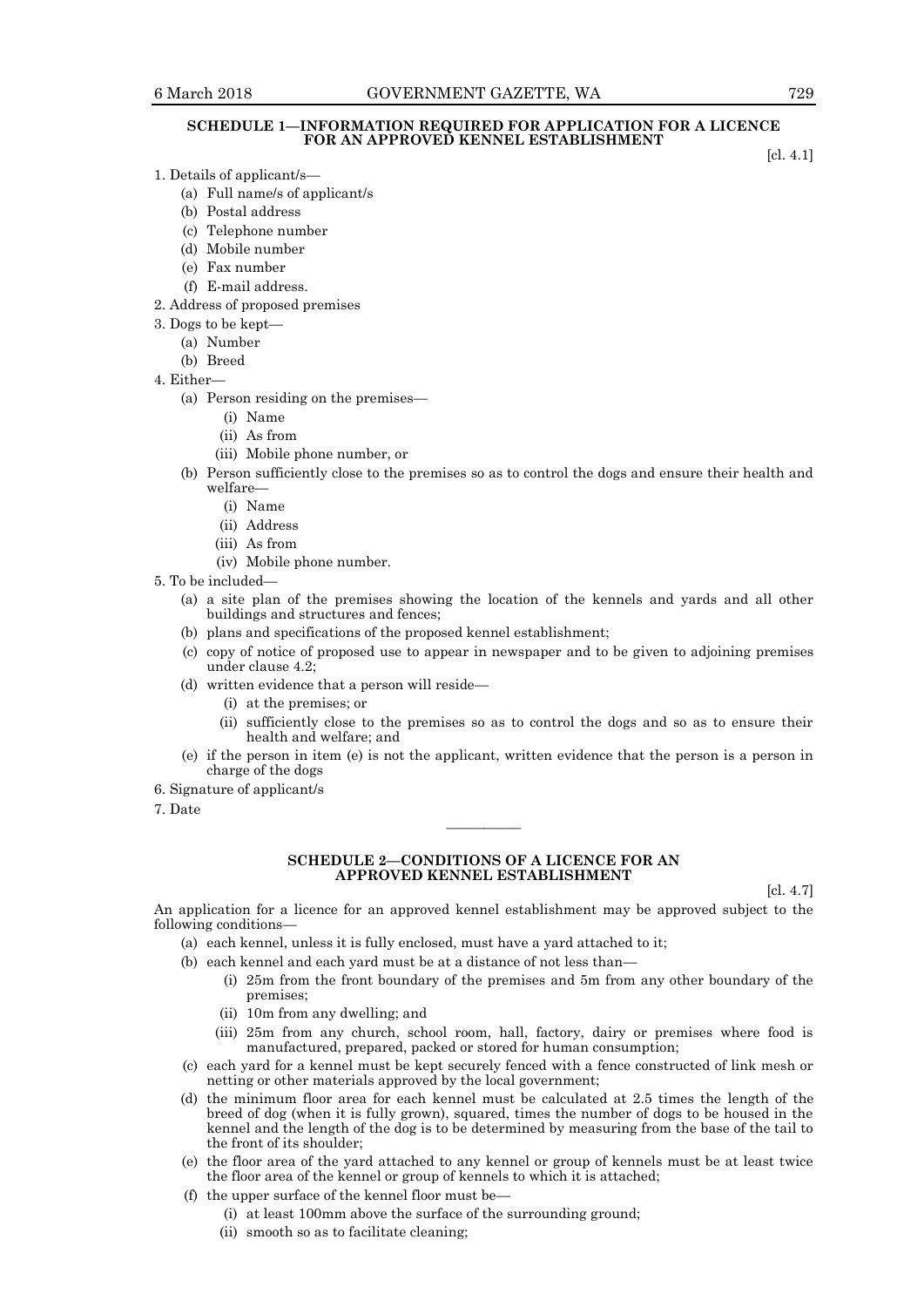- (iii) rigid;
- (iv) durable;
- (v) slip resistant;
- (vi) resistant to corrosion;
- (vii) non-toxic;
- (viii) impervious;
- (ix) free from cracks, crevices and other defects; and
- (x) finished to a surface having a fall of not less than 1 in 100 to a spoon drain which in turn must lead to a suitably sized diameter sewerage pipe which must be properly laid, ventilated and trapped in accordance with the health requirements of the local government;
- (g) all kennel floor washings must pass through the drain in item  $(f)(x)$  and must be piped to approved apparatus for the treatment of sewage in accordance with the health requirements of the local government;
- (h) the kennel floor must have a durable upstand rising 75mm above the floor level from the junction of the floor and external and internal walls, or internal walls must be so constructed as to have a minimum clearance of 50mm from the underside of the bottom plate to the floor;
- (i) where a yard is to be floored, the floor must be constructed in the same manner as the floor of any kennel;
- (j) from the floor, the lowest internal height of a kennel must be, whichever is the lesser of— (i) 2m; or
	- (ii) 4 times the height of the breed of dog in the kennel, when it is fully grown, measured from the floor to the uppermost tip of its shoulders while in a stationary upright position;
- (k) the walls of each kennel must be constructed of concrete, brick, stone or framing sheeted internally and externally with good quality new zincalume or new pre-finished colour coated steel sheeting or new fibrous cement sheeting or other durable material approved by the local government;
- (l) all external surfaces of each kennel must be kept in good condition;
- (m) the roof of each kennel must be constructed of impervious material;
- (n) all kennels and yards and drinking vessels must be maintained in a clean condition and must be cleaned and disinfected when so ordered by an authorised person;
- (o) all refuse, faeces and food waste must be disposed of daily into the approved apparatus for the treatment of sewage;
- (p) noise, odours, fleas, flies and other vectors of disease must be effectively controlled;
- (q) suitable water must be available at the kennel via a properly supported standpipe and tap; and
- (r) the licensee or the person nominated in the application for a licence, must, in accordance with the application for the licence, continue to reside—
	- (i) at the premises; or
	- (ii) in the opinion of the local government, sufficiently close to the premises so as to control the dogs, and to ensure their health and welfare.

| <b>Item</b> | <b>Clause</b> | <b>Nature of Offence</b>                                                        | Modified<br>Penalty | Dangerous<br>Dog Modified<br>Penalty |
|-------------|---------------|---------------------------------------------------------------------------------|---------------------|--------------------------------------|
|             | 3.1           | Failing to provide means for effectively<br>confining a dog                     | 200                 | As per<br>Regulations                |
|             | 3.6           | Failure to comply with conditions of approval<br>to keep additional dog or dogs | 200                 | 500                                  |
| 3           | 6.2           | Dog excreting in prohibited place                                               | 100                 | 100                                  |

# ———— **SCHEDULE 3—PRESCRIBED OFFENCES**

[cl. 7.3]

Dated: 31 January 2018.

The Common Seal of the Shire of Victoria Plains was affixed by authority of a resolution of Council in the presence of—

————————————————————

————

D. S. LOVELOCK, President. G. M. TEEDE, Chief Executive Officer.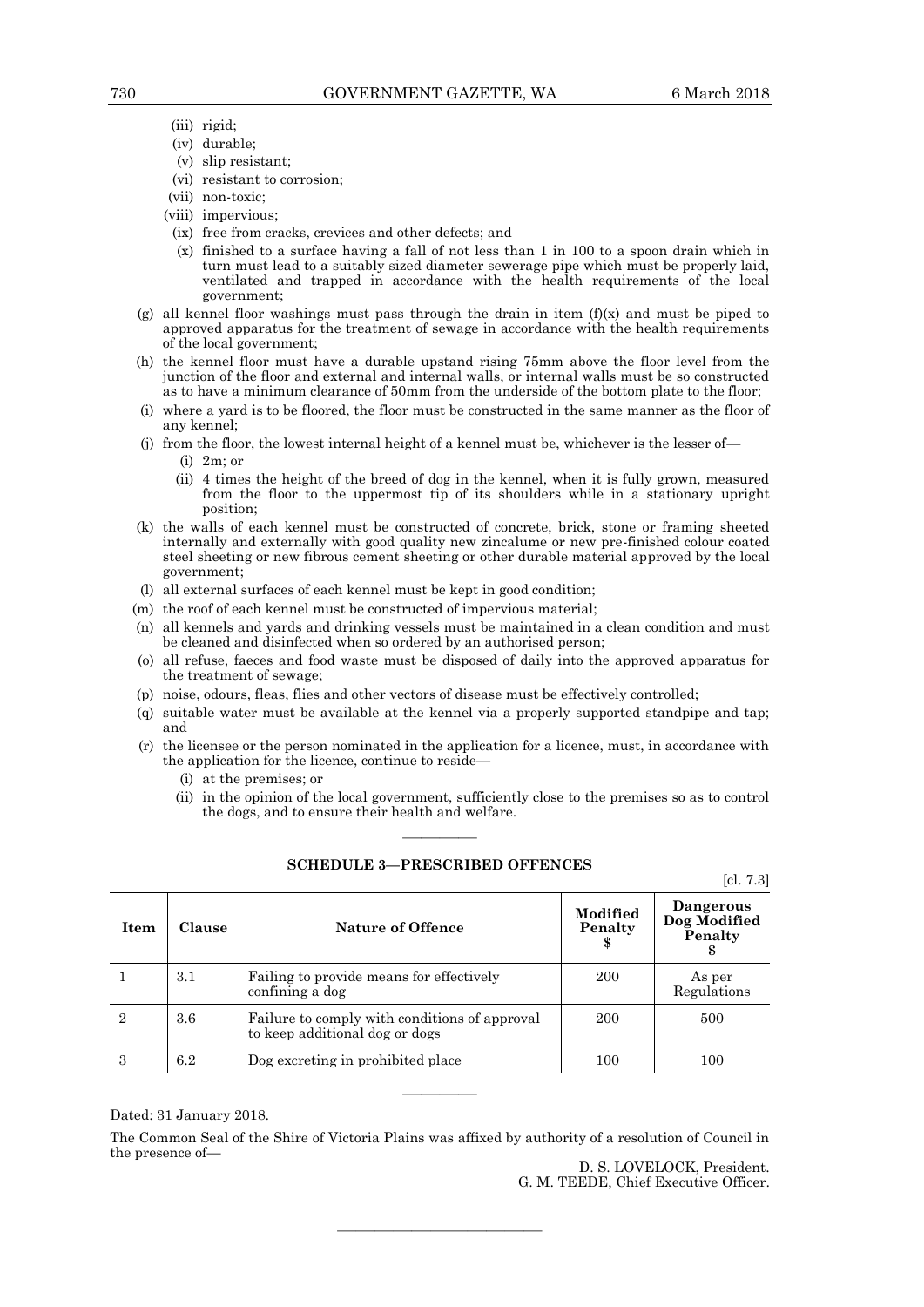#### **LOCAL GOVERNMENT ACT 1995**

#### SHIRE OF VICTORIA PLAINS

# **FENCING LOCAL LAW 2018**

#### **CONTENTS**

#### **PART 1—PRELIMINARY**

- 1.1 Citation
- 1.2 Commencement 1.3 Application
- 1.4 Definitions
- 
- 1.5 Requirements of local planning scheme
- 1.6 Requirements of *Building Act 2011*

### **PART 2—SUFFICIENT FENCES**

- 2.1 Sufficient fences—requirement
- 2.2 Sufficient fences—generally
- 2.3 Sufficient fences—between lots having different requirements
- 2.4 General discretion of the local government
- 2.5 Transitional provision

#### **PART 3—FENCING GENERALLY**

- 3.1 Fences within front and secondary setback areas
- 3.2 Alteration of ground levels
- 3.3 Obstruction of watercourse
- 3.4 Gates or doors in fences
- 3.5 Retaining walls
- 3.6 Estate fencing
- 3.7 Maintenance of fences
- 3.8 Fences across rights-of-way, public access ways or thoroughfares

#### **PART 4—FENCING MATERIALS, SCREENING AND MAINTENANCE**

- 4.1 Prohibited materials
- 4.2 Pre-used fencing materials
- 4.3 Approved materials
- 4.4 Screening

#### **PART 5—RESTRICTED FENCING**

- 5.1 Barbed wire fencing
- 5.2 Electrified fencing
- 5.3 Razor wire fencing

#### **PART 6—APPROVALS**

- 6.1 Application for approval
- 6.2 Decision on application for approval
- 6.3 Compliance with approval
- 6.4 Cancellation of an approval
- 6.5 Duration of approval

#### **PART 7—OBJECTIONS AND REVIEW**

7.1 Objections and review

#### **PART 8—ENFORCEMENT**

- 8.1 Notices of breach
- 8.2 Offences and penalties
- 8.3 Modified penalties
- 8.4 Form of notices

#### **SCHEDULE 1—SUFFICIENT FENCE—RESIDENTIAL AND TOWNSITE LOTS**

**SCHEDULE 2—SUFFICIENT FENCE—COMMERCIAL, INDUSTRY, SERVICE INDUSTRY AND SPECIAL USE LOTS**

**SCHEDULE 3—SUFFICIENT FENCE—RURAL AND RURAL RESIDENTIAL LOTS**

#### **SCHEDULE 4—PRESCRIBED OFFENCES**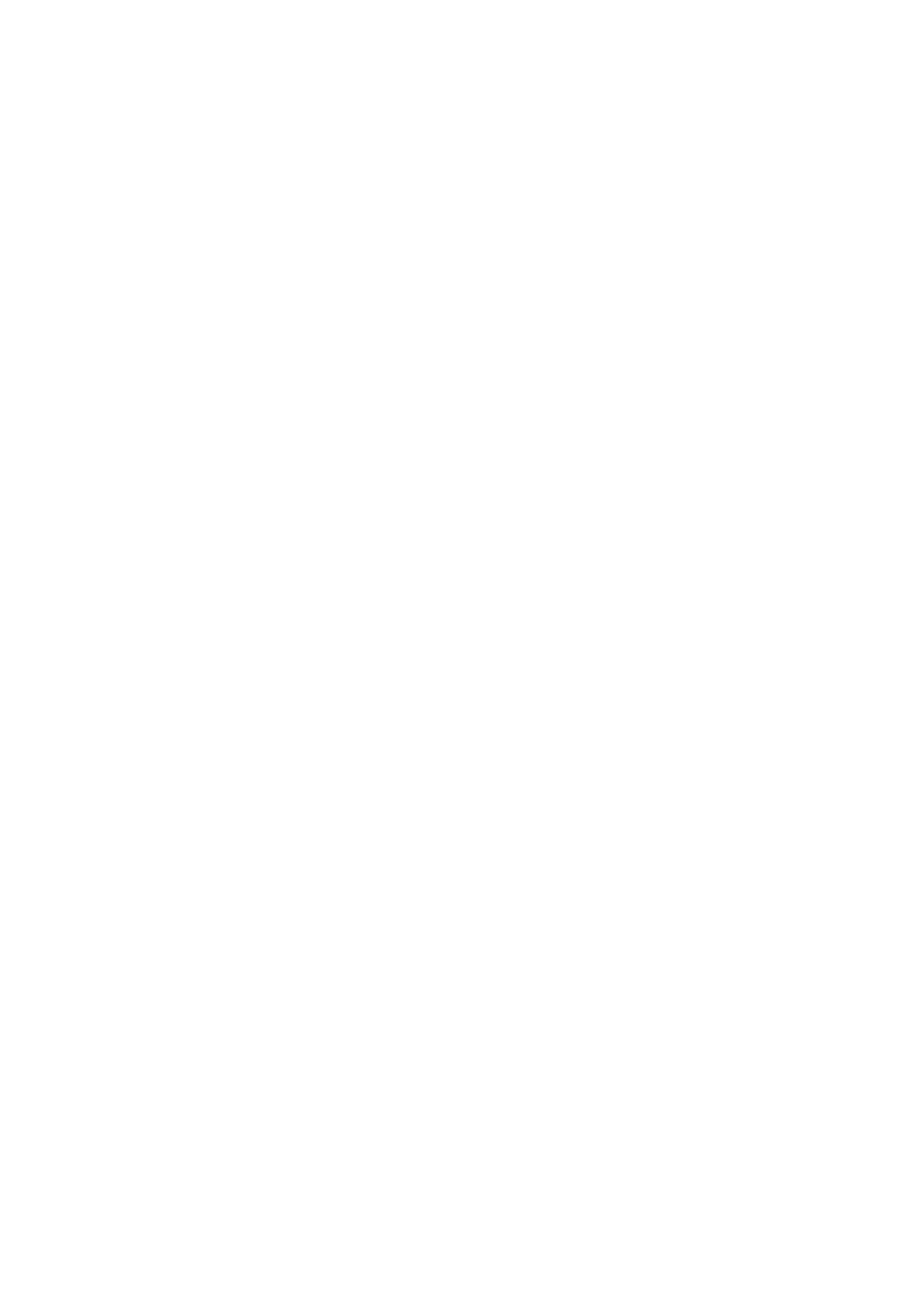### **LOCAL GOVERNMENT ACT 1995**

#### SHIRE OF VICTORIA PLAINS

# **FENCING LOCAL LAW 2018**

Under the powers conferred by the *Local Government Act 1995* and under all other powers enabling it, the Council of the Shire of Victoria Plains resolved on 31 January 2018 to make the following local law.

#### **PART 1—PRELIMINARY**

#### **1.1 Citation**

This local law may be cited as the *Shire of Victoria Plains Fencing Local Law 2018*.

#### **1.2 Commencement**

This local law comes into operation 14 days after the date of its publication in the *Government Gazette*.

#### **1.3 Application**

This local law applies throughout the district.

#### **1.4 Definitions**

In this local law unless the context otherwise requires—

*applicant* means a person who makes an application for approval under this local law;

- *approval* means a favourable decision in respect of an application which is in writing, may be subject to conditions and which allows a proposal to proceed;
- *AS or AS/NZS* means an Australian or Australian/New Zealand Standard published by Standards Australia, and available for viewing free of charge at the Shire of Victoria Plains Administration Centre;
- *authorised person* means a person appointed by the local government to perform any of the functions under this local law;
- **boundary fence** means a fence constructed on the boundary of a lot which abuts a thoroughfare, and results in the application of section 16(1) of the *Dividing Fences Act 1961*;

*Building Code* has the meaning given in section 3 of the *Building Regulations 2012*;

*commercial lot* means a lot zoned as commercial under the local planning scheme;

*CEO* means the Chief Executive Officer of the local government;

*dangerous* in relation to any fence means—

- (a) an electrified fence which does not comply with clause 5.2 of this local law;
- (b) a fence containing barbed wire other than a fence constructed and maintained in accordance with this local law;
- (c) a fence containing exposed broken glass, asbestos fibre, razor wire, metal spikes or any other potentially harmful projection or material; or
- (d) a fence which is likely to collapse or fall, or part of which is likely to collapse or fall, from any cause;

*district* means the district of the local government;

*dividing fence* has the meaning given in section 5 of the *Dividing Fences Act 1961*;

*electrified fence* means a fence carrying or designed to carry an electric charge;

- *estate boundary fence* means the fence constructed around the external boundary of a subdivision of land to indicate the extent of that subdivision and includes any special works or construction that identifies the entrance to that land;
- *estate entry statement* means a fence, or wall constructed of masonry or other materials to identify the entrance of an estate and may include but not be limited to a sign indicating the estate name and locality, sculptures, flagpoles and flags;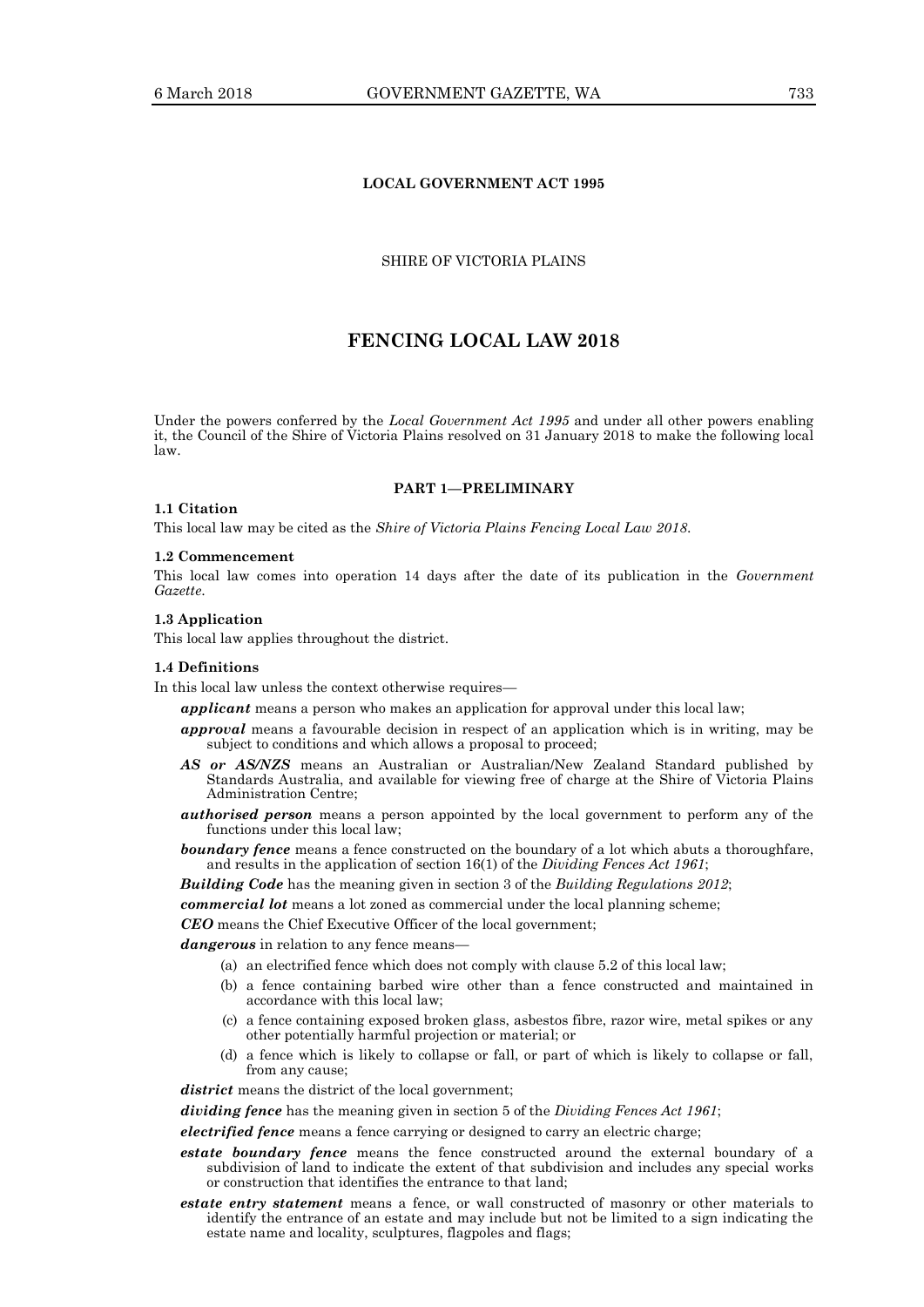- *fence* means any structure used or functioning as a barrier, irrespective of where it is located and includes any affixed gate or screening;
- *front boundary* means the boundary line between a lot and the thoroughfare upon which that lot abuts, or in the case of a lot abutting on more than one thoroughfare the boundary line between the lot and the primary thoroughfare;
- *front setback area* means the area between the building line of a lot and the front boundary of that lot;
- *height* in relation to a fence means the vertical distance between the top of the fence at any point and—
	- (a) the ground level; or
	- (b) where the ground levels on each side of the fence are not the same, the higher ground level, immediately below that point; or
	- (c) where the fence is constructed on a retaining wall approved by the local government, from the top of the retaining wall;

industry lot means a lot zoned as industry under the local planning scheme; *local government* means the Shire of Victoria Plains;

- *local planning scheme* means a local planning scheme and includes any structure plan adopted or approved by the local government made under the *Planning and Development Act 2005*;
- *lot* has the meaning given to it in and for the purposes of the *Planning and Development Act 2005*;
- *notice of breach* means a notice referred to in clause 8.1;

*occupier* has the meaning given to it in section 1.4 of the *Local Government Act 1995*;

*owner* has the meaning given to it in section 5 of the *Dividing Fences Act 1961*;

- *repair* has the meaning given to it under section 5 of the *Dividing Fences Act 1961*;
- *residential lot* means a lot zoned as residential under the local planning scheme;

*retaining wall* means any structure prevents the movement of soil in order to allow ground levels of different elevations to exist adjacent to one another;

*rural lot* means a lot zoned as rural under the local planning scheme;

*rural residential lot* means a lot zoned as rural residential under the local planning scheme; *Schedule* means a Schedule to this local law;

- *screening* means any perforated panels or trellises composed of solid or obscured translucent panels;
- *service industry lot* means a lot zoned as service industry under the local planning scheme;
- *set fee* means a fee determined by the local government in accordance with sections 6.16 to 6.19 of the *Local Government Act 1995*;
- *special use lot* means a lot zoned as special use under the local planning scheme;
- *street setback area* has the meaning given to it for the purposes of the Residential Design Codes of Western Australia;
- *sufficient fence* means a fence described in clause 2.2 or 2.3 and includes a fence of the description and quality agreed upon by the owners of adjoining lots which does not fail to satisfy clause 2.2 or 2.3;

*thoroughfare* has the meaning given to it in section 1.4 of the *Local Government Act 1995*; and *townsite lot* means a lot zoned as townsite under the local planning scheme.

#### **1.5 Requirements of local planning scheme**

In the event of any inconsistency between the provisions of a local planning scheme and the provisions of this local law, the provisions of the local planning scheme are to prevail.

#### **1.6 Requirements of** *Building Act 2011*

Nothing in this local law affects a provision in any written law in respect of a building permit for a fence.

#### **PART 2—SUFFICIENT FENCES**

# **2.1 Sufficient fences—requirement**

A person shall not construct a dividing fence or a boundary fence that is not a sufficient fence.

#### **2.2 Sufficient fences—generally**

Subject to clause 2.3 a sufficient fence—

- (a) on a residential lot or townsite lot is a dividing fence or a boundary fence constructed in accordance with Schedule 1;
- (b) on a commercial lot, industry lot, service industry lot or special use lot is a dividing fence or a boundary fence constructed in accordance with Schedule 2; and
- (c) on a rural lot or rural residential lot is a dividing fence or a boundary fence constructed in accordance with Schedule 3.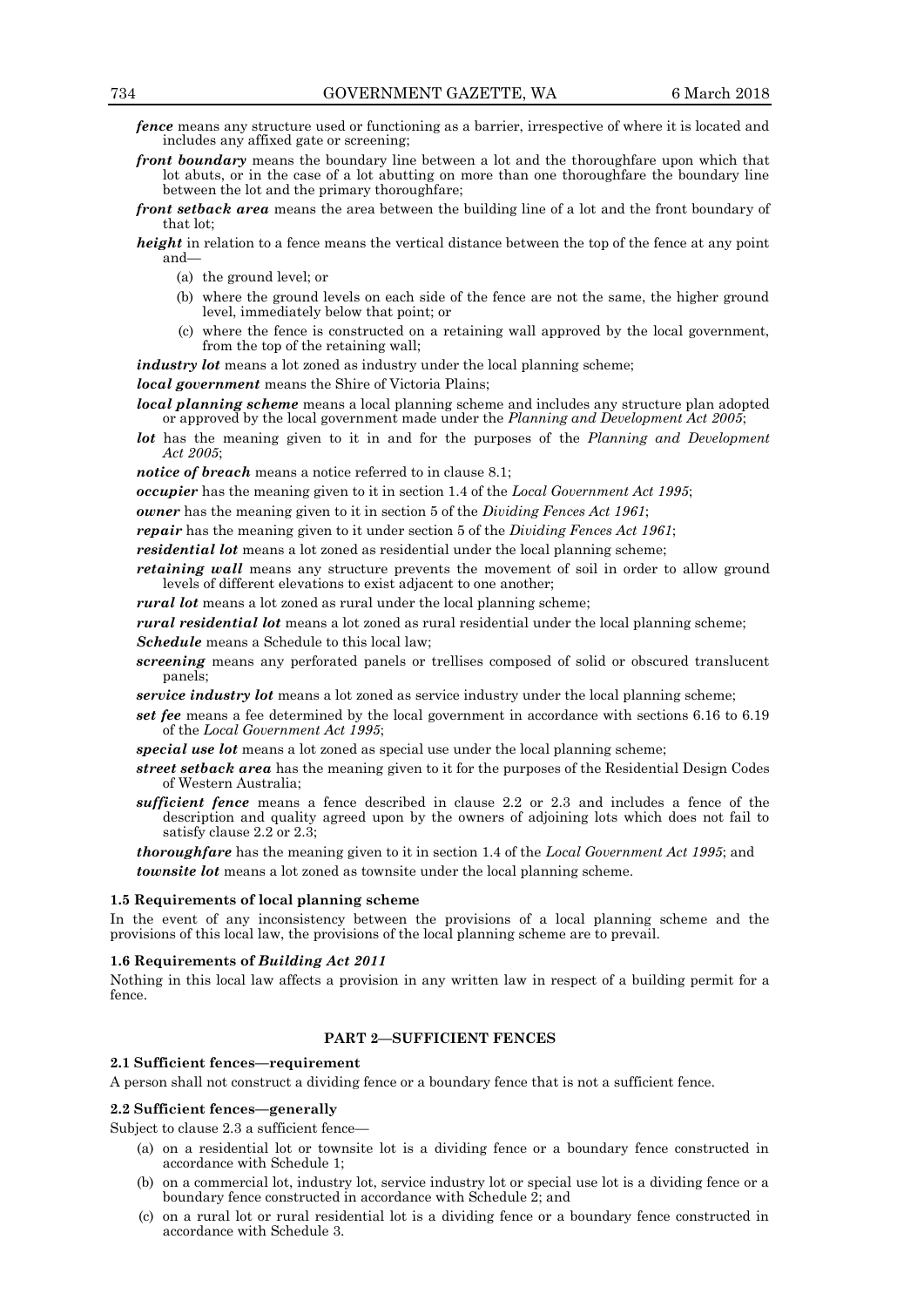#### **2.3 Sufficient fences—between lots having different requirements**

Where a fence is constructed on or near the boundary between—

- (a) a residential lot or townsite lot and a lot zoned for any other purpose, a sufficient fence is a fence constructed in accordance with Schedule 1; and
- (b) a commercial lot, industry lot, or service industry lot and a rural lot or rural residential lot, a sufficient fence is a fence constructed in accordance with Schedule 3.

#### **2.4 General discretion of the local government**

(1) Notwithstanding the provisions of clause 2.1, an authorised person may give written consent for the construction or repair of a fence which is not a sufficient fence where all of the owners of the lots adjoin the fence make an application for approval for that purpose.

(2) In determining whether to grant its approval under subclause (1), the local government may consider whether the construction or repair of the fence would have an adverse effect on—

- (a) the safe or convenient use of any land;
- (b) the safety or convenience of any person;
- (c) the visual amenity of the locality; and
- (d) any other matter considered relevant.

#### **2.5 Transitional provision**

A dividing fence or fence lawfully constructed prior to this local law coming into operation constitutes a sufficient fence.

#### **PART 3—FENCING GENERALLY**

#### **3.1 Fences within front and secondary setback areas**

(1) A person shall not, without the written consent of an authorised person, construct a free-standing fence greater than 1200mm in height, within the front setback area of a residential lot or townsite lot.

(2) An authorised person may approve the construction of a fence of a height greater than 1200mm in the front setback area of a residential lot or townsite lot, if provision is made for lines of vision for a motorist using the driveway to access a thoroughfare where the fence on each side of the driveway into the lot across the front boundary is angled—

- (a) into the lot for a distance of not less than 1500mm along the frontage, and
- (b) to a distance of not less than 1500mm from the frontage.

(3) The provision of subclause (2) shall not apply to a fence of open construction that does not obscure the lines of vision of a motorist using the driveway for access to a thoroughfare.

(4) The provision of subclause (2) shall apply to a secondary setback area where a driveway in the secondary setback area is used as the primary driveway access.

#### **3.2 Alteration of ground levels**

(1) A person shall not alter the natural ground level of land on or within 1000mm of the boundary of a lot, whether by removing soil or bringing onto the land any fill of any kind, by more than 500mm without the approval of an authorised person.

(2) A fence constructed of corrugated fibre-reinforced pressed cement shall not have more than 150mm difference in the ground levels on each side of the fence.

(3) Where land has been filled or retained to a height of more than 500mm above natural ground level at or within 1000mm of a boundary of a lot, a person shall only construct a dividing fence that is a sufficient fence on the said filled land or retaining wall if the person produces to an authorised person the written agreement of the owners of the adjoining lot.

#### **3.3 Obstruction of watercourse**

No person shall construct a fence of impervious material in any place, position or location where it will, or is likely to, act as a barrier to or restrict the flow of a natural watercourse.

#### **3.4 Gates or doors in fences**

A person shall not construct a gate or door in a fence which encroaches into or over any other property.

#### **3.5 Retaining walls**

A person must not commence to construct a retaining wall which is on the boundary line unless—

- (a) an application has been lodged with the local government including—
	- (i) two copies of a plan and specifications of the proposed retaining wall; and
	- (ii) in the case of a retaining wall exceeding 500mm in height and when required by an authorised person, engineering calculations in respect of the proposed retaining wall; and
- (b) an authorised person has approved the application.

#### **3.6 Estate fencing**

(1) A person shall not construct an estate entry statement or estate boundary fence without the approval of an authorised person.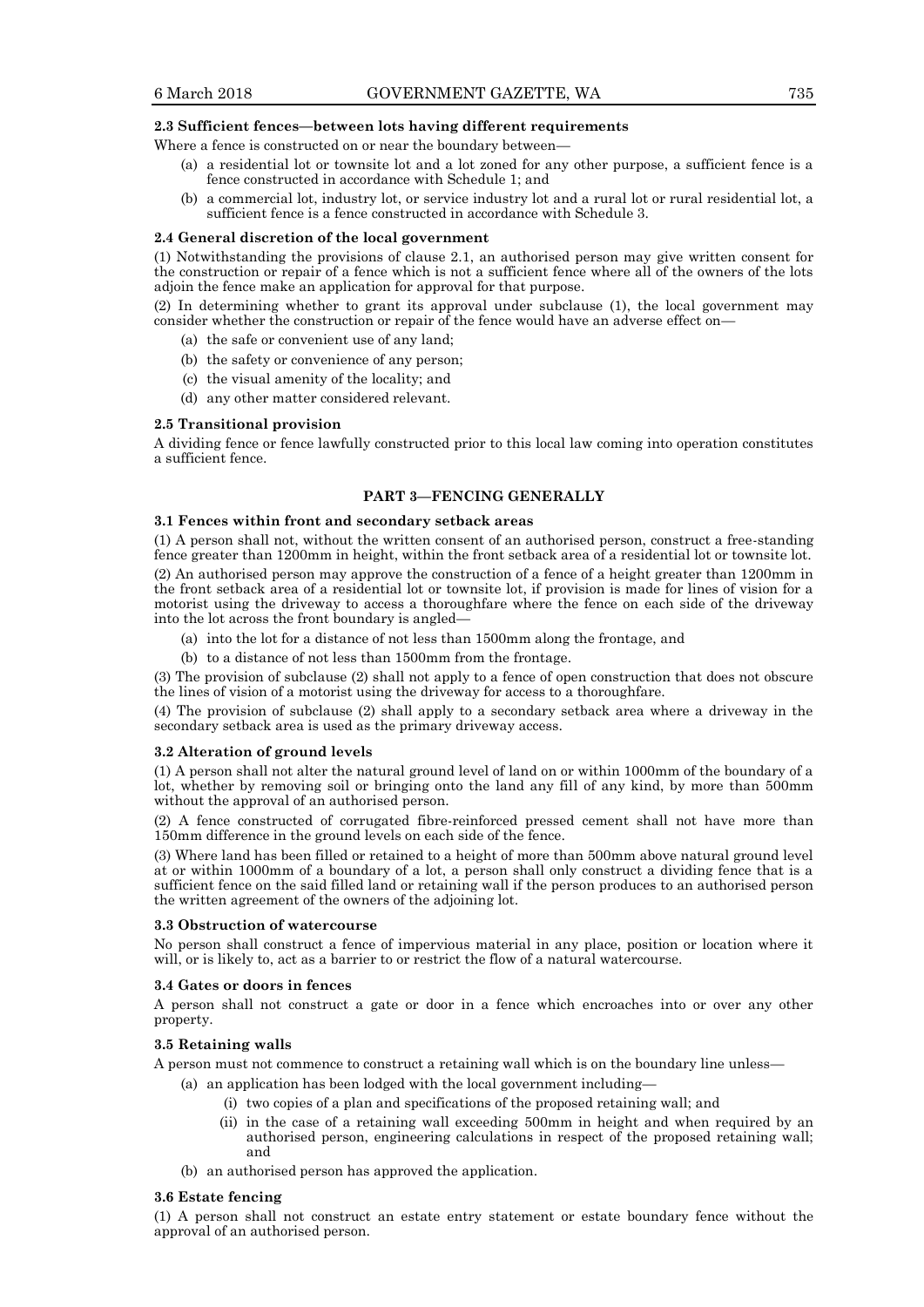(2) Where an estate entry statement or estate boundary fence is constructed and contains an estate name, the entry statement or estate boundary fence shall also depict the locality name in at least equal prominence.

(3) An owner or occupier of a lot adjacent to an estate boundary fence shall, where that fence is damaged, dilapidated or in need of repair, cause it to be repaired or replaced with the same or similar materials with which it was first constructed, so as far as practicable the repaired or replaced section shall be the same as the original fence.

#### **3.7 Maintenance of fences**

An owner or occupier of a lot on which a fence is constructed shall maintain the fence in good condition and suitably enclosed so as to prevent it from becoming damaged, dangerous, dilapidated, unfit for purpose or unsightly.

#### **3.8 Fences across rights-of-way, public access ways or thoroughfares**

A person must not construct or maintain a fence or obstruction of a temporary or permanent nature across any right-of-way, public access way or thoroughfare so as to impede or prevent use of those facilities in the manner for which they are intended and constructed without the approval of an authorised person.

# **PART 4—FENCING MATERIALS, SCREENING AND MAINTENANCE**

#### **4.1 Prohibited materials**

A person must not construct a fence which is comprised, in whole or in part of spikes, broken glass, jagged materials, barbed wire, razor wire, asbestos or any other dangerous material except to the extent provided for in Part 5.

#### **4.2 Pre-used fencing materials**

(1) A person shall not construct a boundary fence, dividing fence or estate fence from pre-used materials without the approval of an authorised person.

(2) Where an authorised person approves the use of pre-used materials, the materials shall be structurally fit for the purpose, and comply with any conditions imposed by an authorised person.

(3) Conditions for use of pre-used fencing materials may include but are not limited to—

- (a) painting;
- (b) treated;
- (c) specific use or placement; and
- (d) upgrading.

#### **4.3 Approved materials**

Subject to clause 4.2, a person shall only construct a dividing fence or boundary fence from materials specified in the Schedules of this local law, unless otherwise approved or required by an authorised person.

#### **4.4 Screening**

(1) Screening may be fixed to a sufficient fence that is compliant with Schedule 1 which is consistent with the colours, materials and specification of that sufficient fence.

(2) Screening is not to be affixed to a fence so that the maximum height exceeds 2.1m.

(3) Screening affixed to a fence shall be installed and maintained in accordance with the manufacturer's specifications and not compromise the structural integrity of a fence.

## **PART 5—RESTRICTED FENCING**

#### **5.1 Barbed wire fencing**

(1) An owner or occupier of a residential lot shall not affix or allow to remain any barbed wire on any fence bounding that lot.

(2) An owner or occupier of a townsite lot, rural lot or rural residential lot shall not place or affix barbed wire upon a fence on that lot where the fence is adjacent to a thoroughfare or other public place unless the barbed wire is fixed to the top or the side of the fence posts furthest from the thoroughfare or other public place.

(3) An owner or occupier of a commercial lot, industry lot, service industry lot or special use lot shall not construct or affix to any fence bounding that lot any barbed wire unless—

- (a) the wire or material are attached on posts vertically or at an angle of 45 degrees; and
- (b) the bottom row of wire or other materials is not less than 2000m above the ground level.

(4) If the posts which carry the barbed wire or other materials referred to in subclause (3) are angled towards the outside of the lot bounded by the fence, the face of the fence must be set back from the lot boundary a sufficient distance to ensure that the angled posts, barbed wire or other materials do not encroach onto or over adjoining land.

# **5.2 Electrified fencing**

(1) An owner or occupier of a lot shall not construct or use an electrified fence on that lot without first obtaining approval of an authorised person.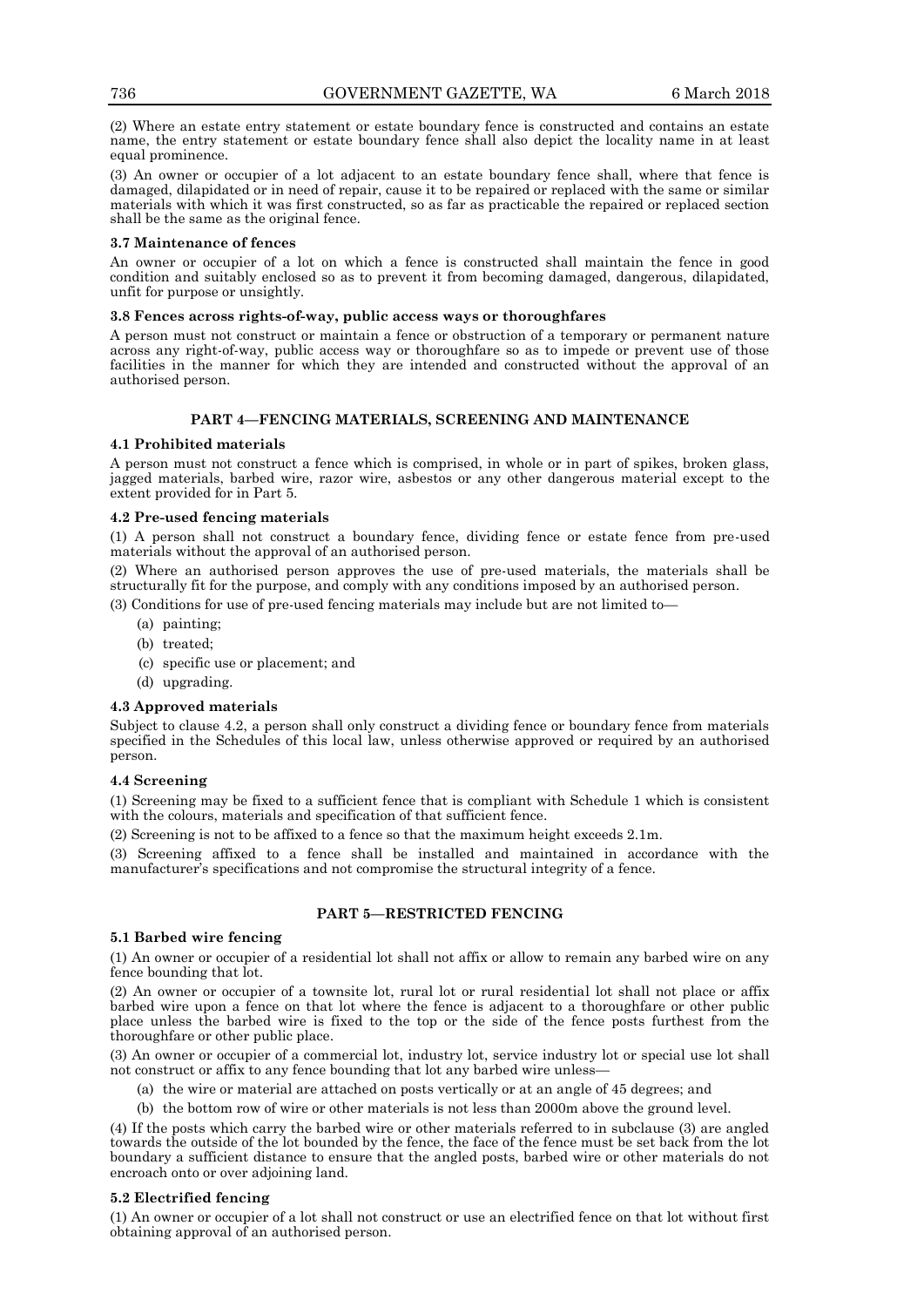(2) Notwithstanding subclause (1), approval is not required for an electrified fence if—

- (a) constructed on a rural lot or rural residential lot;
- (b) for the purpose of animal control;
- (c) installed in accordance with the manufacturer's specifications; and
- (d) which is not the dividing fence with a residential lot, townsite lot or special use lot.

(3) An electrified fence for the purpose of security must not be present on a lot unless it complies with *AS/NZS 3016:2002 Electrical Installations—Electric Security Fences*, as amended from time to time, and which is available for viewing free of charge at the Shire of Victoria Plains Administration Centre.

- (4) Approval to have and use an electrified fence for the purpose of security shall not be issued—
	- (a) in respect of a lot which is or which abuts a residential lot or townsite lot; and
	- (b) unless provision is made so as to enable the fence to be rendered inoperable during the hours of business operations, if any, on the lot where it is constructed.

#### **5.3 Razor wire fencing**

(1) An owner or occupier of a lot shall not construct a fence wholly or partly of razor wire on that lot without first obtaining approval under subclause (2).

- (2) Approval to have a fence constructed wholly or partly of razor wire shall not be issued—
	- (a) in respect of a lot which is or which abuts a residential lot or townsite lot;
	- (b) if the fence is within 3m of the boundary of the lot; or
	- (c) where any razor wire used in the construction of the fence is less than 2000mm or more than 2400mm above the ground level.

#### **PART 6—APPROVALS**

#### **6.1 Application for approval**

(1) An owner of a lot may apply to the local government for approval of any discretionary matter contained within this local law.

(2) An application for approval under this local law shall—

- (a) provide all necessary documentation and information required for a decision;
- (b) provide two copies of a plan and specifications of the proposed;
- (c) engineering certification of structural or electrical engineering specifications, if required;
- (d) be signed by the owner of the lot;
- (e) be forwarded to the CEO together with any set fee; and
- (f) be in the form determined by the local government from time to time.

(3) An authorised person may require an applicant to provide additional information reasonably related to an application before determining an application for approval.

(4) An authorised person may refuse to consider an application for approval which is not in accordance with subclauses (2) and (3).

#### **6.2 Decision on application for approval**

(1) An application submitted to the local government under this local law may be—

- (a) approved by an authorised person;
- (b) approved by an authorised person subject to conditions as the authorised person sees fit; or
- (c) rejected by an authorised person.

(2) In determining whether to grant its consent to the construction or installation, an authorised person may consider, in addition to any other matter that it is authorised to consider, whether the construction or retention of the fence would have an adverse impact on—

- (a) the safe or convenient use of any land;
- (b) the safety or convenience of any person; or
- (c) the visual amenity of the streetscape or neighbouring properties.

(3) An authorised person may by written notice amend a condition imposed under subclause (1)(b) at any time.

(4) An amendment under subclause (3) is effective from the date specified in the notice.

(5) If an authorised person approves an application for approval, it is to give written notice of the approval and any conditions applied, to the applicant.

(6) If an authorised person refuses to approve an application for approval, it is to give written notice of that refusal and the reasons for the decision to the applicant.

#### **6.3 Compliance with approval**

Where an application for approval has been approved under clause 6.2, the applicant and the owner or occupier of the lot to which the approval relates, shall comply with the terms and any conditions of that approval.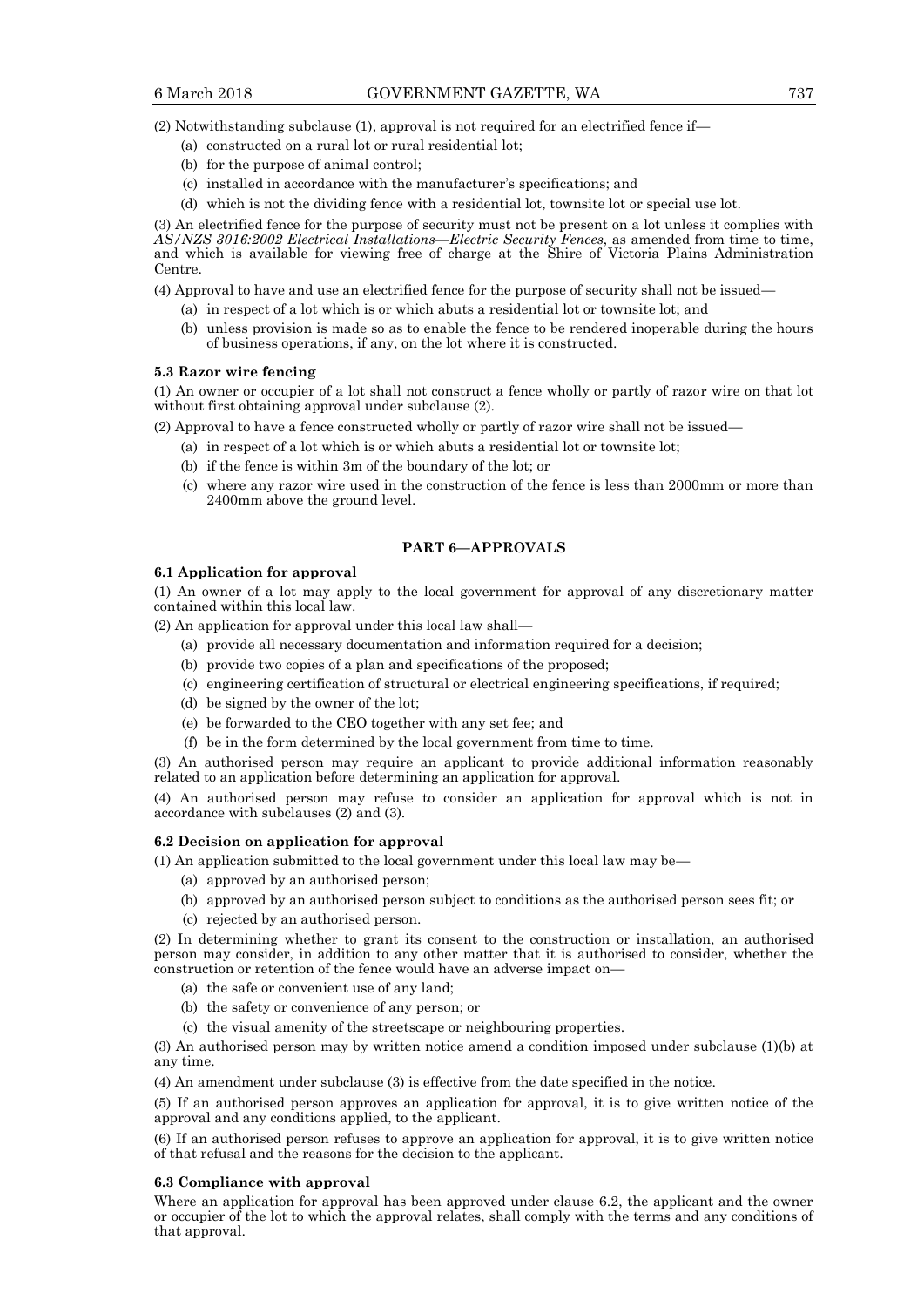#### **6.4 Cancellation of an approval**

An authorised person may cancel an approval if—

- (a) the owner or occupier requests an authorised person to do so;
- (b) the fence to which the approval applies has been demolished and is not rebuilt for a period of 6 months;
- (c) the circumstances have changed in such a way that an approval for the fence could no longer be granted under the local law;
- (d) the owner or occupier fails to comply with a condition of the permit or breaches a provision of this local law in respect of the fence; or
- (e) the owner or occupier fails to comply with a notice of breach issued under clause 8.1.

#### **6.5 Duration of approval**

(1) Unless otherwise stated in the form of approval, an approval granted under this local law transfers with the lot to which it relates and is deemed to transfer to each successive owner or occupier of the lot to which the approval applies.

(2) Where an approval is transferred under subclause (1), the successive owner or occupier may apply to an authorised person for written confirmation of this transfer.

(3) For the avoidance of doubt, approval granted under this local law may be relied upon by any subsequent owner or occupier of the lot, and may be enforced against them by the local government.

#### **PART 7—OBJECTIONS AND REVIEW**

# **7.1 Objections and review**

Where an authorised person exercises a discretion pursuant to this local law, an affected person has a right of objection and appeal under Division 1 of Part 9 of the *Local Government Act 1995*.

#### **PART 8—ENFORCEMENT**

#### **8.1 Notices of breach**

(1) Where a breach of any provision of this local law has occurred in relation to a fence on a lot, an authorised person may give a notice of breach in writing to the owner or occupier of that lot.

(2) A notice of breach shall—

- (a) specify the provision of this local law which has been breached;
- (b) specify the particulars of the breach; and
- (c) state that the owner or occupier is required to remedy the breach within the time specified in the notice.

(3) An owner or occupier given a notice of breach shall comply with the terms of the notice and remedy the breach within the time specified in the notice.

(4) Should an owner or occupier fail to comply with a notice, an authorised person may enter upon the lot to which the notice relates and remedy the breach, and may recover the expenses of doing so from the owner or occupier of the lot, as the case may be, in a court of competent jurisdiction.

(5) The provisions of this clause are subject to section 3.25 and item 12 of Division 1 of Schedule 3.1 of the *Local Government Act 1995* and any power of entry exercised by the local government under this local law is subject to Part 3, Division 3 of the *Local Government Act 1995*.

#### **8.2 Offences and penalties**

(1) A person who fails to do anything required or directed to be done under this local law, or who does anything which under this local law that person is prohibited from doing, commits an offence.

(2) Any person who commits an offence under this local law is liable, upon conviction to a penalty not exceeding \$5,000, and if the offence is of a continuing nature, to an additional penalty not exceeding \$500 for each day or part of a day during which the offence has continued.

#### **8.3 Modified penalties**

The amount appearing in the final column of Schedule 4 directly opposite a prescribed offence in that Schedule is the modified penalty for that prescribed offence.

#### **8.4 Form of notices**

For the purposes of this local law—

- (1) the form of the infringement notice referred to in section 9.17 of the *Local Government Act 1995* is to be in the form of Form 2 in Schedule 1 of the *Local Government (Functions and General) Regulations 1996*; and
- (2) the form of the withdrawal of infringement notice referred to in section 9.20 of the *Local Government Act 1995* is to be in the form of Form 3 in Schedule 1 of the *Local Government (Functions and General) Regulations 1996*.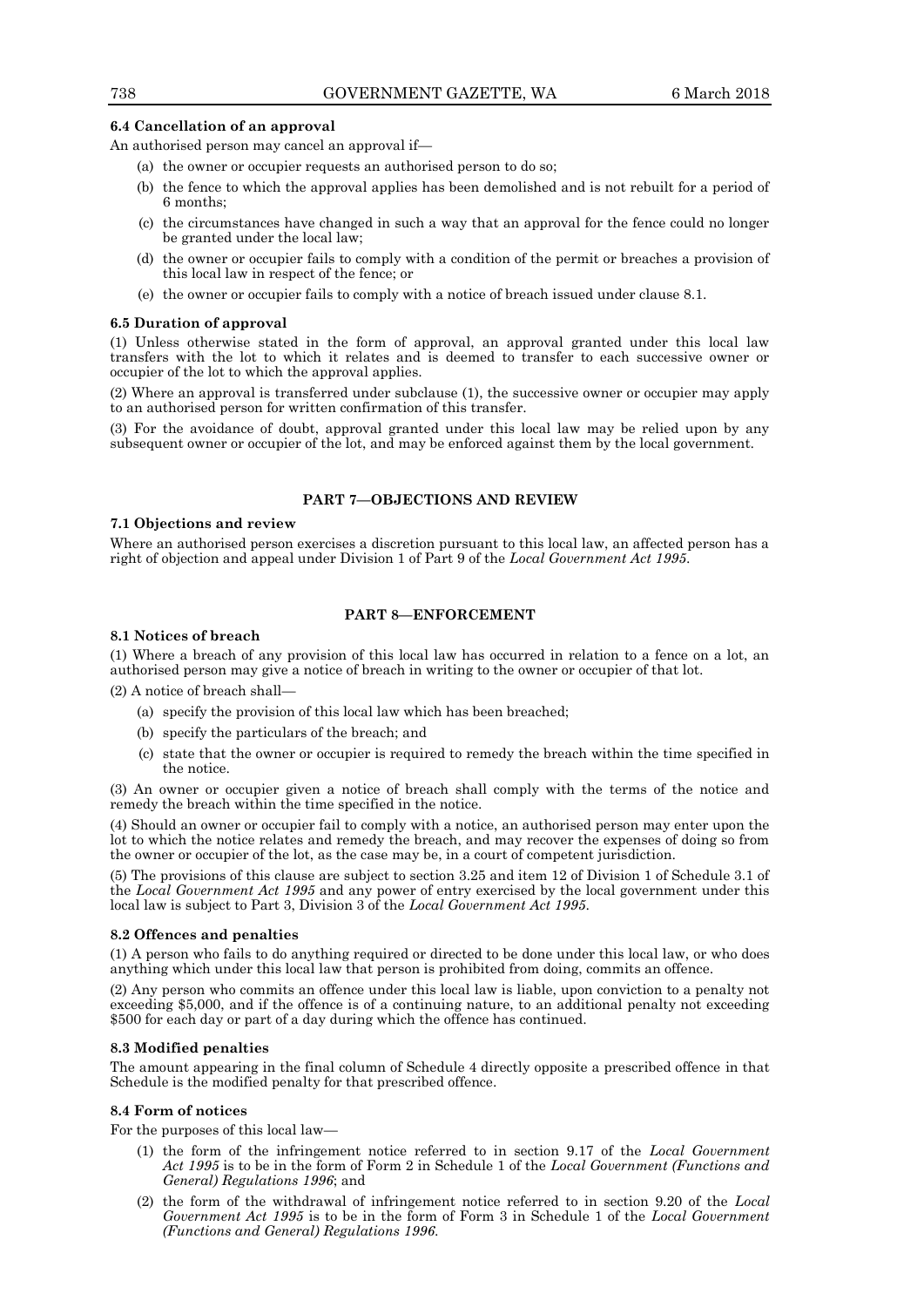#### **SCHEDULE 1—SUFFICIENT FENCE—RESIDENTIAL AND TOWNSITE LOTS**

[Clause 2.2(a)]

Each of the following is a sufficient fence on residential and townsite lots—

- (a) except with respect to the front setback area for which there is no minimum height but which is subject to clause 3.1; and
- (b) where constructed to an average height of 1800mm.

#### **1. Timber fence**

(1) Any type of professionally manufactured timber fence, constructed in accordance with the manufacturer's specifications.

(2) A dense brushwood constructed in accordance with the manufacturer's specifications.

(3) A timber fence constructed as follows—

- (a) corner posts to be 125mm x 125mm x 2 400mm and intermediate posts to be 125mm x 75mm x 2400mm spaced at 2400mm centres;
- (b) corner posts to be strutted two ways with 100mm x 50mm x 450mm sole plates and 75mm x 50mm struts;
- (c) intermediate posts to be doubled yankee strutted with 150mm x 25mm x 450mm struts;
- (d) all posts to have tops with a 60mm weather cut and to be sunk at least 600mm into the ground;
- (e) rails to be 75mm x 50mm with each rail spanning 2 bays of fencing double railed or bolted to each post with joints staggered; and
- (f) the fence to be covered with 75mm x 20mm sawn pickets, 1800mm in height placed 75mm apart and affixed securely to each rail.

#### **2. Corrugated fence**

(1) Any fence constructed of corrugated fibre reinforced pressed cement sheet fence or steel sheeting fence in accordance with the manufacturer's specifications.

(2) A fence constructed of corrugated fibre reinforced pressed cement or steel sheeting constructed to manufacturer's specifications or which satisfies the following specifications—

- (a) a minimum in-ground length of 25 per cent of the total length of the sheet, but in any case shall have a minimum in-ground depth of 600mm;
- (b) the total height and depth of the fence to consist of a single continuous fibre reinforced cement or steel sheet; and
- (c) the sheets to be lapped and capped with extruded snap-fit type capping in accordance with the manufacturer's specifications.

#### **3. Brick, stone or concrete fence**

Any type of brick stone or concrete fence that—

- (a) is constructed in accordance with the Building Code, finished plumb, true and level and appropriately jointed, cleaned and of good general appearance;
- (b) has footings having a minimum of 225mm x 150mm concrete 15MPa or 300mm x 175mm brick laid in cement mortar;
- (c) fences to be offset a minimum of 200mm at maximum 3000mm centres or 225mm x 100mm engaged piers to be provided at maximum 3000mm centres; and
- (d) expansion joints in accordance with the manufacturer's specifications.

### **4. Composite fence**

(1) A composite fence which satisfies the following specifications for the brick construction—

- (a) brick piers shall have a minimum of 345mm x 345mm at 1800mm centres bonded to a minimum height base wall of 514mm;
- (b) each brick pier shall be reinforced with one R10 galvanised starting rod 1 500mm high with a 250mm horizontal leg bedded into a 500mm x 200mm concrete footing and set 65mm above the base of the footing. The top of the footing shall be 1 course (85mm) below ground level;
- (c) the minimum ultimate strength of brickwork shall be 20MPa. Mortar shall be a mix of 1 part cement, 1 part lime and 6 parts sand;
- (d) the ground under the footings is to be compacted to 6 blows per 300mm and checked with a standard falling weight penetrometer; and
- (e) control joints in brickwork shall be provided with double piers at a maximum of 6 metre centres;
- $(2)$  Notwithstanding paragraphs  $(1)(a)$  and  $(b)$ , a composite fence may be constructed so that—
	- (a) brick piers of a minimum 345mm x 345mm x 2700mm centres bonded to the base wall;
	- (b) each pier shall be reinforced with two R10 galvanised starting rods as previously specified; and
	- (c) all other requirements are as previously specified.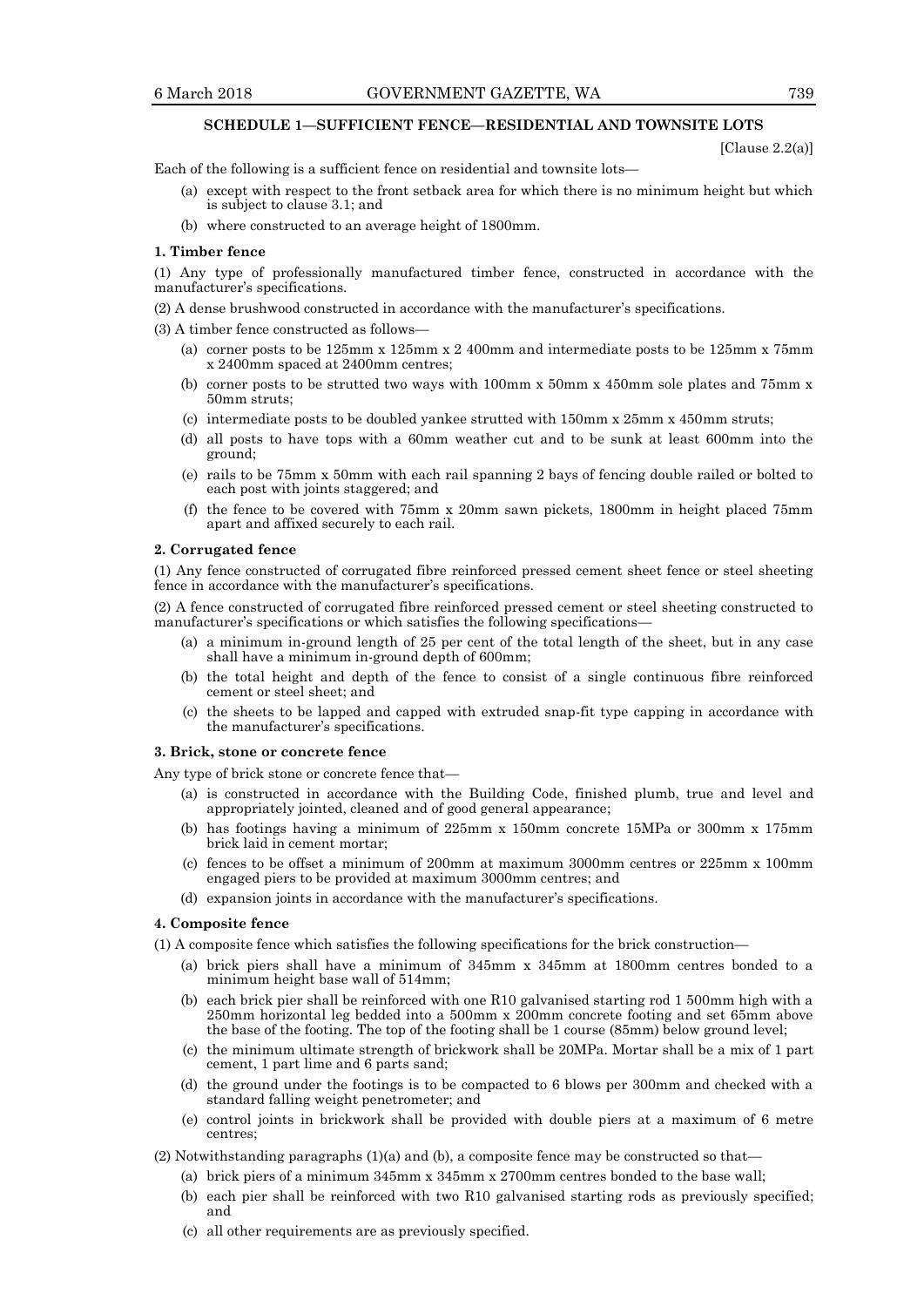#### **SCHEDULE 2—SUFFICIENT FENCE—COMMERCIAL, INDUSTRY, SERVICE INDUSTRY AND SPECIAL USE LOTS**

[Clause 2.2(b)]

Each of the following is a sufficient fence on commercial, industry and service industry lots—

- (1) A fence constructed of galvanized or PVC coated—
	- (a) rail-less link;
	- (b) chain; or
	- (c) steel mesh.
- (2) A fence constructed in accordance with clause (1) shall be constructed in accordance with the following specifications—
	- (a) to a height of 2000mm;
	- (b) corner posts to be a minimum of 50mm nominal bore x 3.5mm and with footings of a 225mm diameter x 900mm;
	- (c) intermediate posts to be minimum 37mm nominal bore x 3.15mm at maximum 4 metre centres and with footings of a 225mm diameter x 600mm;
	- (d) struts to be minimum 30mm nominal bore x 3.15mm fitted at each gate and two at each corner post and with footings 225mm x 600mm;
	- (e) cables to be affixed to the top, centre and bottom of all posts and to consist of two or more 3.15mm wires twisted together or single 4mm wire;
	- (f) galvanised link mesh wire to be 2000mm in height and constructed of 50mm mesh 2.5mm galvanised iron wire and to be strained, neatly secured and laced to the posts and affixed to cables;
	- (g) vehicle entry gates shall provide an opening of not less than 3.6 metres and shall be constructed of 25mm tubular framework with one horizontal and one vertical stay constructed of 20mm piping and shall be covered with 50mm x 2.5mm galvanised link mesh strained to framework; and
	- (h) gates shall be fixed with a drop bolt and locking attachment.
- (3) A fence constructed in accordance with paragraph (2) may have up to 3 strands of plain or barbed wire, none being less than 1800mm above ground level, not more than 2400mm above ground level.
- (4) Fences constructed in accordance with Schedule 1.

#### **SCHEDULE 3—SUFFICIENT FENCE—RURAL AND RURAL RESIDENTIAL LOTS**

————

[Clause 2.2(c)]

Each of the following is a sufficient fence on rural and rural residential lots—

- (1) In the case of a non-electrified fence, a fence of posts and wire construction, the minimum specifications for which are—
	- (a) wire shall be—
		- (i) high tensile wire and not less than 2.5mm; and
		- (ii) a minimum of seven wires shall be used, generally with the lower wires spaced closer together than the higher wires so as to prevent smaller stock passing through, and connected to posts in all cases;
	- (b) posts shall be of indigenous timber or other suitable material including—
		- (i) timber impregnated with a termite and fungicidal preservative, and not less than 1650mm long x 50mm diameter at small end if round or 125mm x 60mm if split or sawn;
		- (ii) standard iron star pickets; or
		- (iii) concrete;
	- (c) posts to be set minimum 400mm in the ground and 1200mm above the ground; and
	- (d) strainer posts shall be—
		- (i) not less than 2250mm long and 50mm diameter at the small end (tubular steel to be 50mm in diameter);
		- (ii) cut from indigenous timber or other suitable material; and
		- (iii) placed a minimum of 1000mm in the ground.
- (2) An electrified fence having five wires only is a sufficient fence if constructed generally in accordance with clause (1).